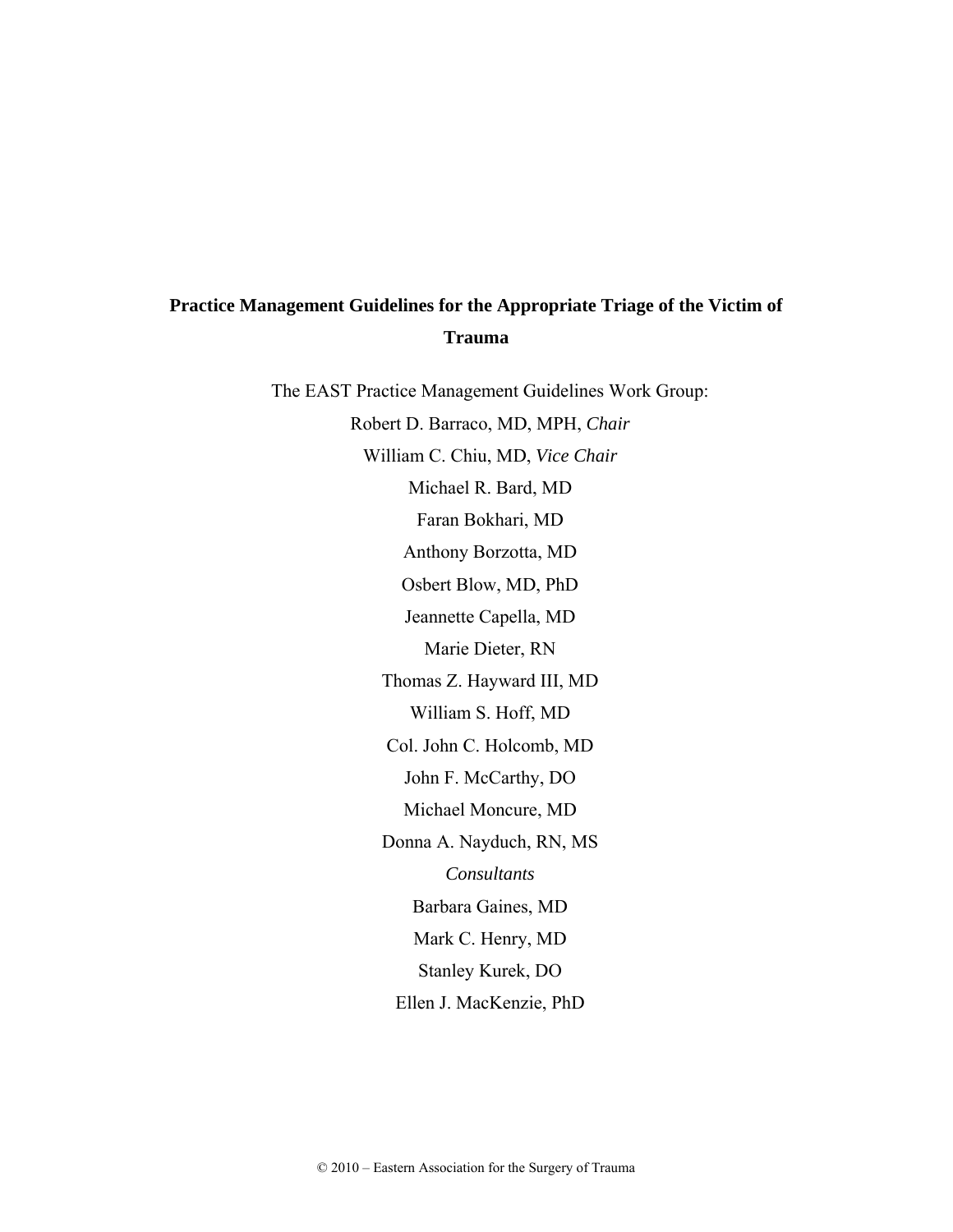### **Statement of the Problem**

 The optimal triage of trauma patients has been the source of vigorous debate over the years. Clearly, as from the French, an efficient "sorting" of potentially injured patients translates into decreased transport times to definitive care, better outcomes as well as improved resource utilization. As a result, a trauma field triage decision scheme has been established by the American College of Surgeons Committee on Trauma (ACS-COT) and adapted by trauma systems across the nation (Figure 1). This scheme is based on a 5-10% under-triage rate and a 30-50% over-triage rate. It is this very issue which seems to be the most vexing: How do we ensure the minimum over-triage necessary without missing significant numbers of injuries? Furthermore, what is defined as a significant missed injury? Without accurate evidence based definitions and criteria it will be increasingly difficulty to optimize resource utilization and maximize patient safety.

General criteria for patients who require trauma center care is outlined in Chapter 6 of the *Textbook of Trauma*. It is these criteria that determine the under- and over-triage rates. The reason previous evidence-based efforts have failed and the literature found difficult to evaluate is because no one definition has been agreed upon. Initial reports, including many of those reviewed here, used a plethora of variables, including the Injury Severity Score (ISS) >15, death rate in Emergency Department (ED), death rate in the Operating Room (OR), either immediately or within 24 hours, and ICU admission rate.

Complicating matters further is that there have been profound changes in trauma care since the mid-1980s, such as employment of 23-hour or less observation, the advent of non-operative management and angiographic interventions as well as improved surgical techniques and resuscitative methods. How do these issues alter the definition of major trauma? Do billing and ED disposition concerns affect which patients are seen by the trauma team or the level of response? Does the burden of finding physicians to care for such patients force "minor trauma" patients to be transferred to trauma centers? The literature to date offers little insight. Much of the literature is based on those initial definitions. We decided to proceed with the guidelines and report the literature as it exists presently. We also intend to develop a definition of "major" trauma to be utilized in future studies.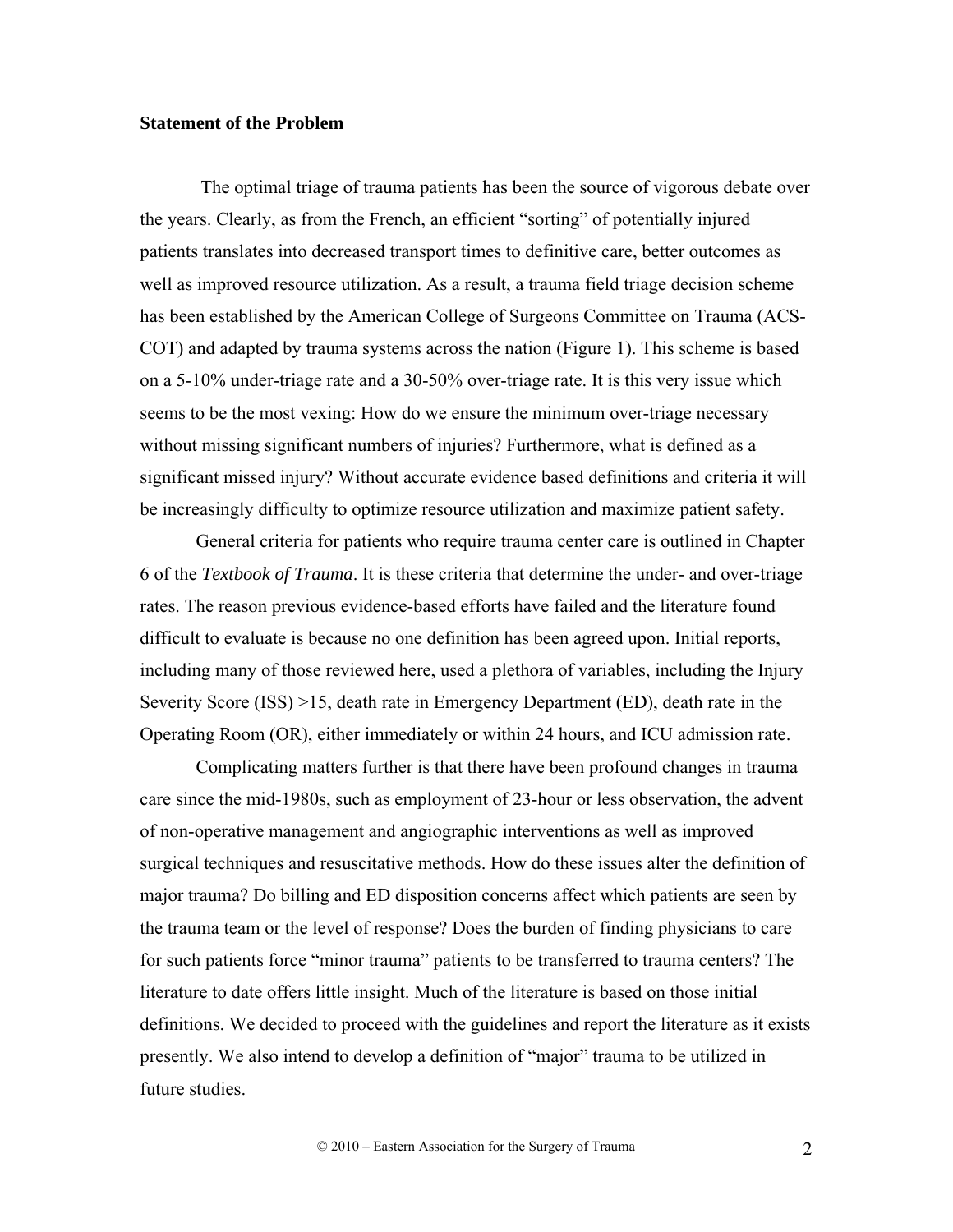### **Questions to Be Addressed by the Trauma Triage Guideline Subcommittee**

The following issues all have some relation to trauma triage and, as such, we felt should be addressed by our group. However, this task will take more than 1 year.

- 1. What factors should determine who goes to the trauma center? (Year 1)
	- a. Physiology
	- b. Anatomy
	- c. Mechanism
	- d. Co-morbidities/modifying factors
	- e. Field triage scores
- 2. How should they get there? (Year 2)

# *Year 1*

### **Process**

An initial computerized search was undertaken using OVID Medline with citations published between the years 1966 and 2005. Search words included "trauma triage criteria" as keywords as well as combinations of the headings "Trauma Center," "Emergency Medical Services," and "Triage." References were limited to human studies in the English language. These citations were supplemented by a list from another national workgroup, bibliographic references, and team recommendations. One hundred and thirty-two references were reviewed by a trauma surgeon, trauma nurse, or emergency medicine physician and classified according to the following standards. Data from each article was extracted using a data extraction form and arranged in a table format (Table 1). Conclusions of each article were critiqued and a determination made regarding consistency of the conclusion and data. Case reports and reviews of the literature were excluded save for examining the bibliography for further references. Six articles which addressed next year's questions were removed.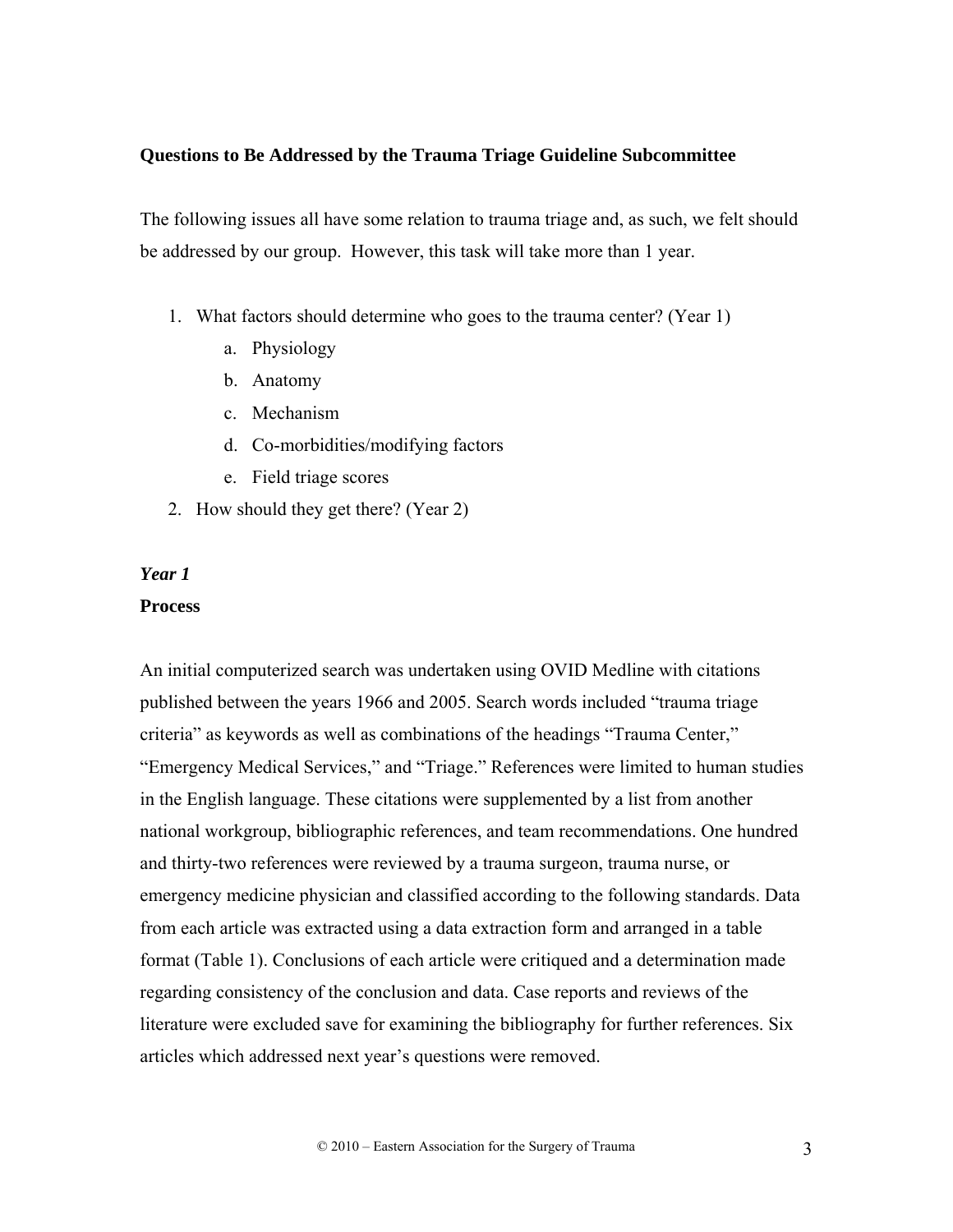Criteria for achieving a specific classification and the number of articles for each class are shown below:

**Class I:** Prospective randomized controlled trials. **(0 studies)**

**Class II:** Clinical studies in which data was collected prospectively and retrospective analyses that were based on clearly reliable data. Types of studies so classified include observational studies, cohort studies, prevalence studies and case control studies **(36 studies)**.

**Class III:** Studies based on retrospectively collected data, i.e. clinical series, database or registry review, large series of case reviews, and expert opinion **(52 studies, 1 expert opinions/position statements)**.

## **Recommendations**

#### *Adult Prehospital Triage*

Level 1 Standards

There are no Level 1 standards.

Level 2 Guidelines

–A combination of physiologic and anatomic parameters along with mechanism of injury (MOI), comorbidities, and demographics provides better triage than any smaller combination or any alone.

–If one considers single criteria, then physiologic parameters give the most accurate triage followed by anatomic parameters. Certain mechanisms are better indicators than others. Comorbidities and field personnel judgment have the lowest yields.

Level 3 Recommendations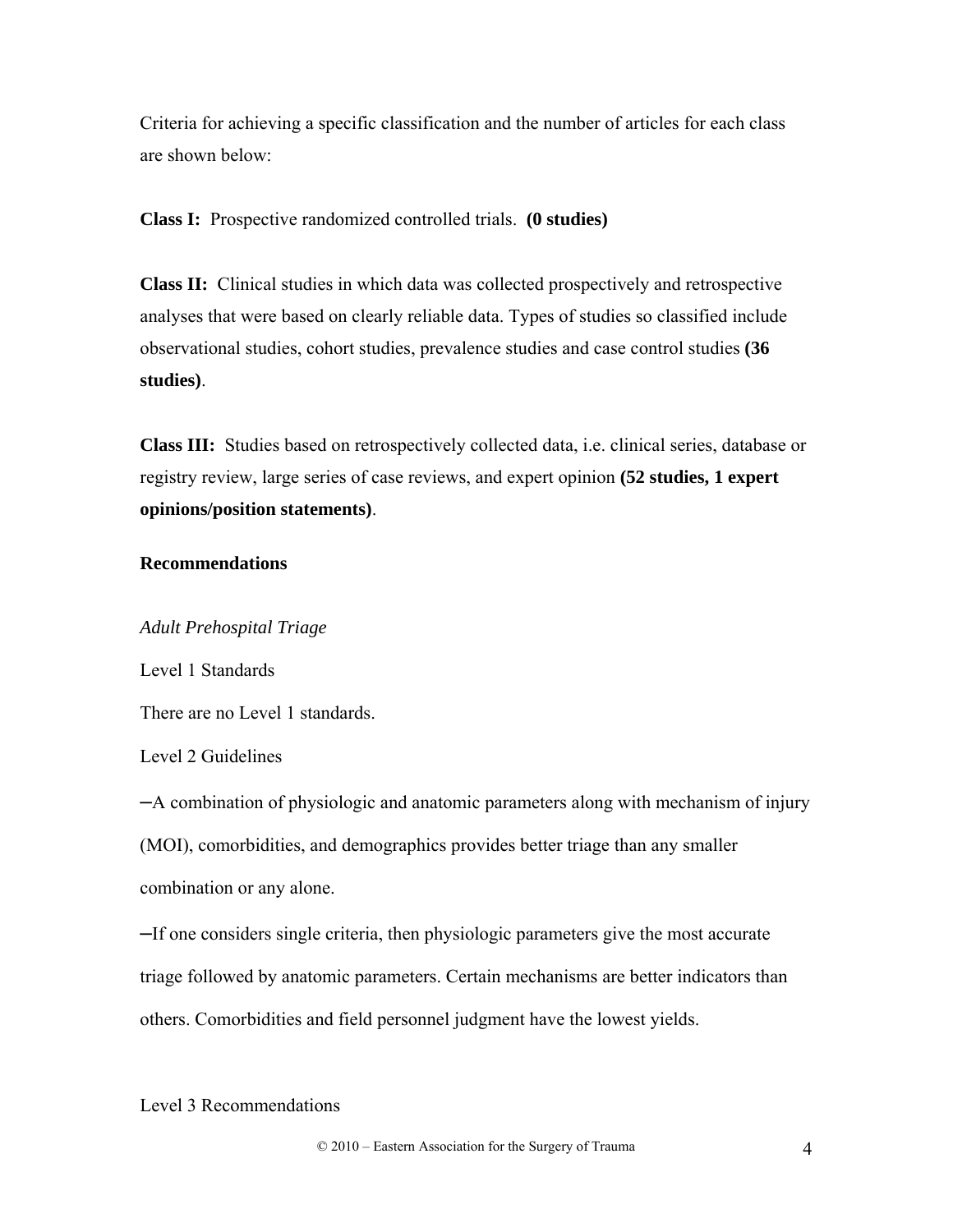–Field personnel judgment should still be a factor in prehospital trauma triage but is more effective when there is physician medical control.

–Extrication time over 20 minutes and death of occupant in same vehicle may be considered as stand alone triage criteria.

–All other mechanisms may not be useful in and of themselves as triage criteria.

–The Revised Trauma Score (rTS), Prehospital Index (PHI), Trauma Score (TS),

CRAMS (Circulation, Respiration, Abdomen, Motor GCS, and Speech GCS), Baxt Trauma Triage Rule (TTR), and Triage Index are not to be used as standalone criteria to triage patients.

 $-$ There should be increased weight given to advanced age ( $\geq$ 65) during triage.

–GCS Motor Score is valid for blunt trauma triage.

#### *Adult In-hospital Triage*

Level 1 Standards

There are no Level 1 standards.

#### Level 2 Guidelines

–Secondary triage with a tiered response is safe, accurate, and useful in optimizing team and resource utilization.

–Note: If not done appropriately, workup time and ED length of stay may increase.

–A combination of physiologic and anatomic parameters with mechanism provides better triage than any single factor.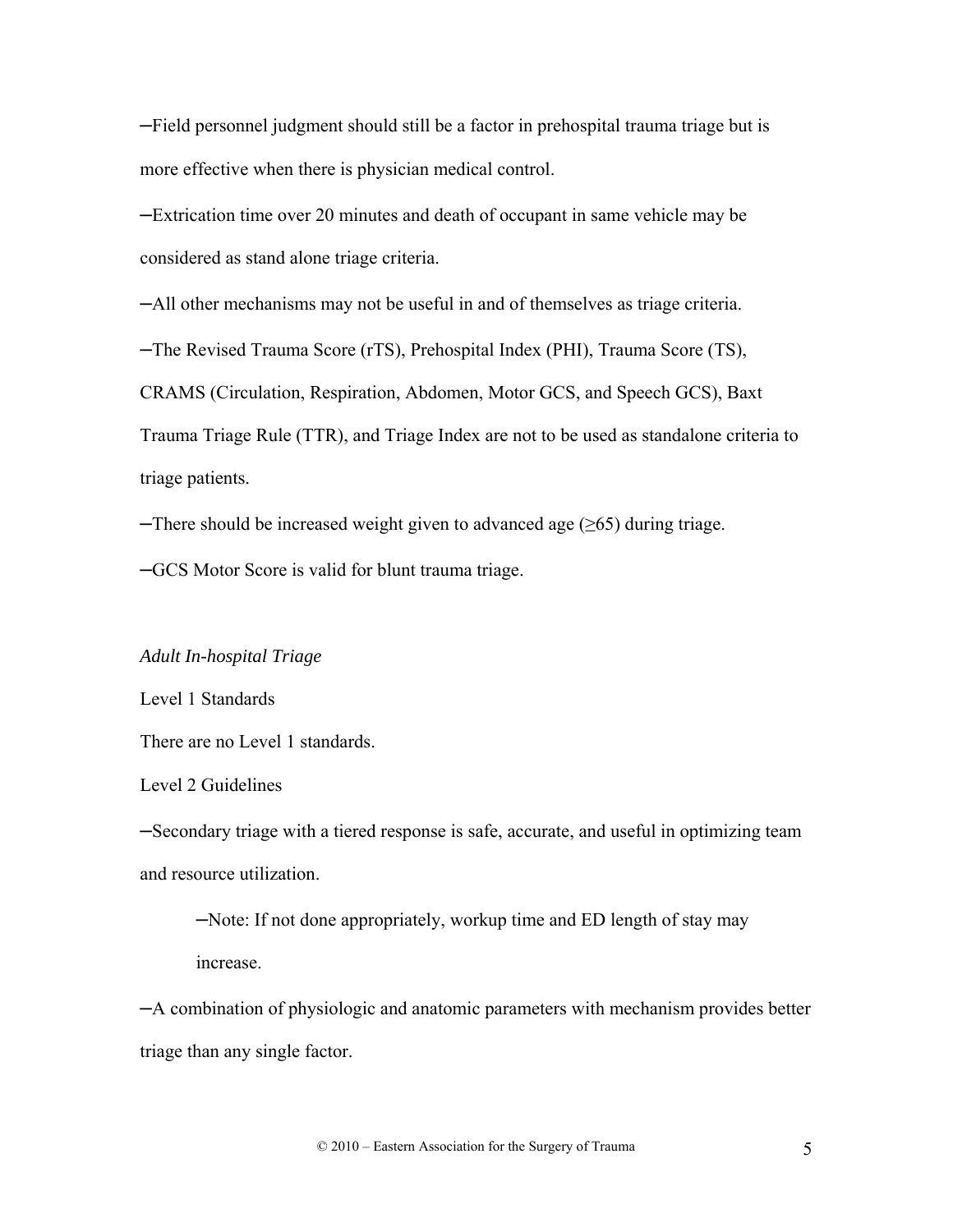–Mechanism alone may not be useful and should not be used as stand alone criteria for highest level trauma team response.

–GCS Motor Score is valid for blunt trauma triage.

Level 3 Recommendations

There are no Level 3 recommendations.

# *Pediatric Triage*

Level 1 Standards

There are no Level 1 standards.

Level 2 Guidelines

There are no Level 2 guidelines.

Level 3 Recommendations

–A two-tiered triage system in the ED by physicians can effectively reduce unnecessary resource utilization.

–Mechanism of injury alone may not be useful in triaging pediatric patients.

–A combination of physiologic and anatomic parameters with mechanism provides better triage utilizing age-appropriate vital signs.

## **Scientific Foundation**

## *Prehospital Triage*

Seventy-seven articles were examined with reference to prehospital triage. Twenty-six were rejected for use due to lack of relevancy or inaccurate conclusions. Class II data (1- 6) and Class III data (7,8) all support the assertion that a combination of anatomic,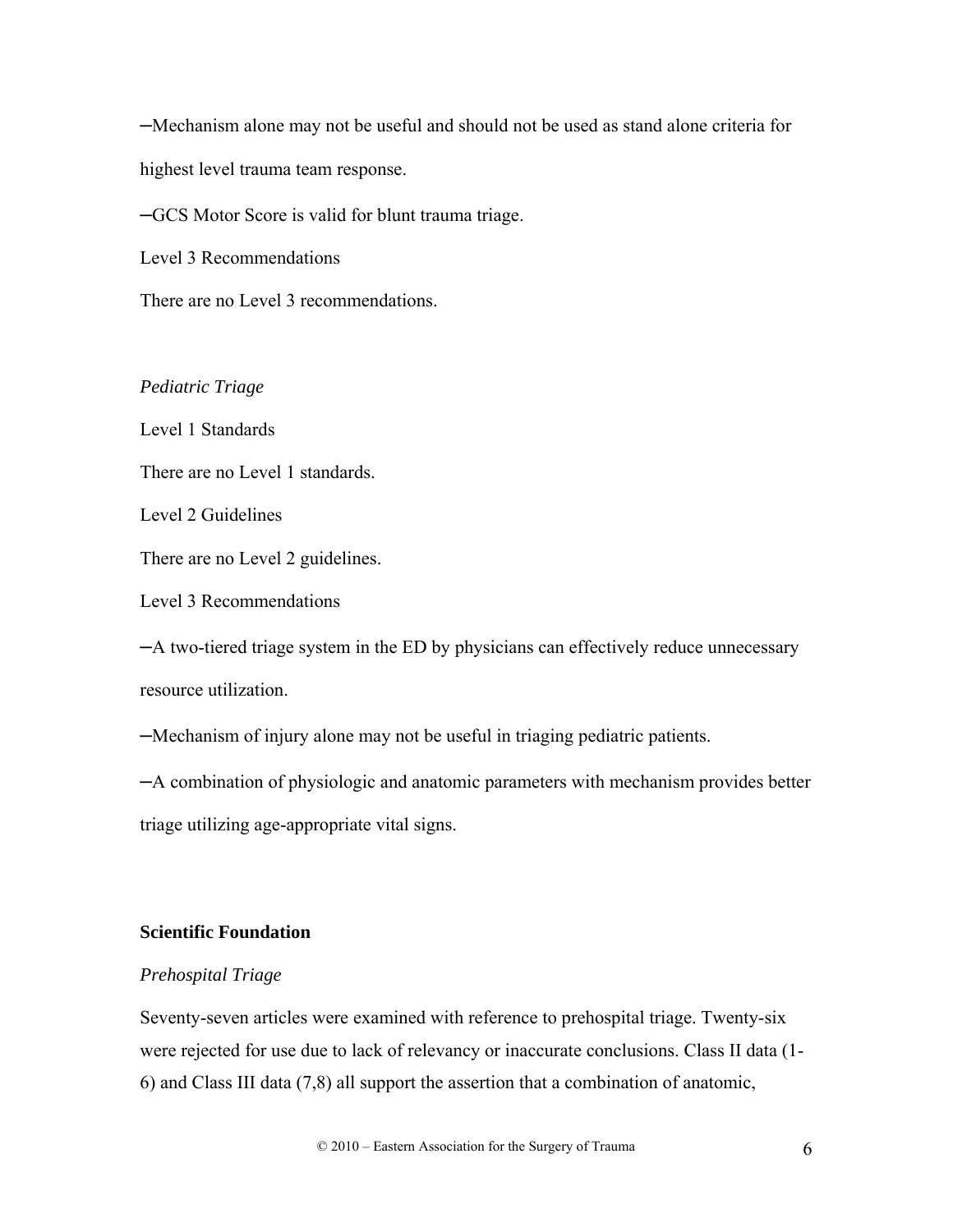physiologic, mechanistic, and/or demographic factors provide better triage than any one factor alone. In the study of the 1993 ACS criteria by Wuerz and co-workers (8), physiology by itself was only 50% reliable in identifying patients with major injuries. In a 1995 study by Esposito et al. (1), it was suggested that physiologic factors had higher yield than anatomic factors which had a higher yield than provider judgment. Knudson's (3) Class II data supported the claim that combination field triage criteria achieve the best sensitivity and specificity.

Trauma scores incorporating physiologic factors seemed to perform better than those that did not. Reviewing the individual scores, PHI had two Class II data articles in favor of its use alone (9,10), one Class II in favor of its uses in combination with MOI (11), and two articles, Class II (12) and Class III (13) data, respectively, citing poor triage performance. Three studies referred to the Trauma Index. Two were rejected for inaccurate conclusions. The third was a validation study.

Baxt TTR was the topic of two Class II articles (14,15) and two Class III articles (16,17). Both Class II articles support its use, Emerman et al. (14) as a stand alone and Fries and colleagues (15) as an adjunct to paramedic judgment. Some limitations of the data in the Emerman paper may limit the strength of the conclusions. These limitations include lack of follow-up on 414 patients not taken to trauma centers, no mention of overall mortality in the group and a definition of major trauma that only includes requiring operation within two hours of admission or death. The Class III articles were rejected based on unjustified conclusions.

There were seven articles that referred to CRAMS Scale. Two Class II articles propose CRAMS as a stand alone critieria (18,19). However, the definition of major trauma in the latter reference was based on need for surgery. In this era of non-operative management, that may not be appropriate. Another Class II data article by Knudson (3) recommended CRAMS' use alone or the Trauma Score in conjunction with mechanistic and anatomic critieria. CRAMS score <7 was only 33% sensitive and 96% specific in this reference. The threshold was therefore increased to <9 resulting in 93% sensitivity and 30%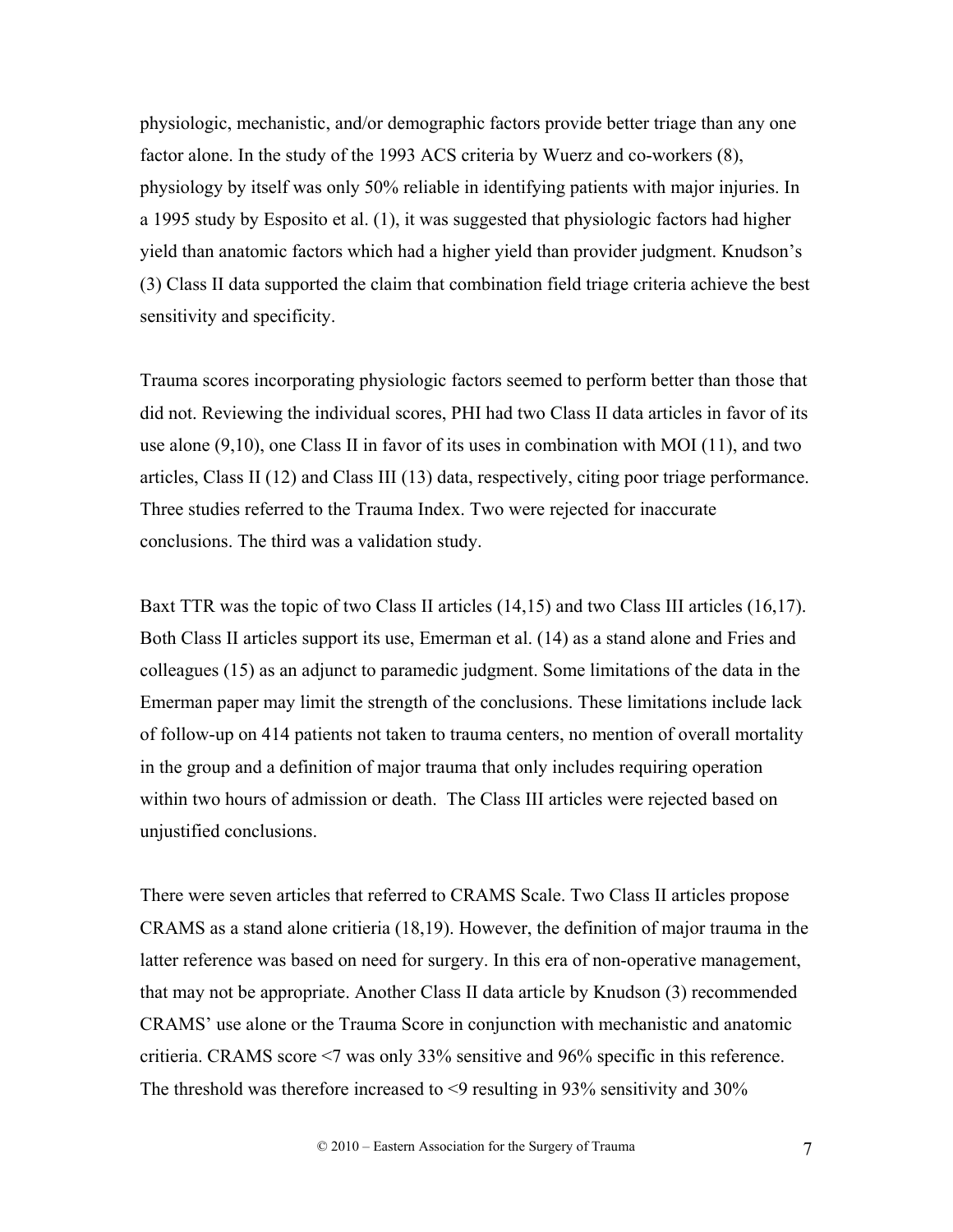specificity. Class II data from Kane (20) contradicted these findings, with CRAMS not performing well. Two Class III articles (21,22) did not support the use of CRAMS as a stand-alone critieria. A third Class III article (23) rejected the use of CRAMS completely.

The Trauma Score was used in 17 articles. Three were rejected for use due to inaccurate conclusions or lack of applicability. Of the 14 remaining, 6 were based on Class II data, and 8 were based on Class III data. All of these articles are discussed in the paragraph which follows. Prehospital TS <15 identified 92% of deaths, but did not adequately identify major thoracic injury (24). Knopp et al. (2) with Class II data showed that a combination of TS <13 along with MOI or anatomic injuries had the highest predictive values and best under- and over-triage rates. Class II data of Kreis et al. (25) supported use of a Trauma Score <12 as the most accurate single predictor of severe injury, but the definition of severe injury was death in the emergency department, requiring emergent surgery or immediate admission to the ICU. The Class II data of Kane and co-workers (20) contradicted this; compared to five other triage tools, TS did not perform well. The remaining Class II data showed the Trauma Score to be comparable or inferior to the Revised Trauma Score or other measures (26,27). In Class III data, TS predicted mortality as well as injury severity (6,16,28). However, Long (6) indicated superiority of combined criteria over TS alone. The conclusions in the paper by Deane et al. (28) were weakened by poor compliance with data collection. The use of the Trauma Score is supported by Sacco and others (29), but only as a part of the triage scheme. Trauma Score was deemed not helpful (23) or inferior to TRISS (30) in the remaining Class III articles.

The Revised Trauma Score (rTS) was used as the triage criteria in five papers, three Class II and two Class III. The Class II data was mixed on the use of the rTS. Champion et al. (26) cite improved reliability compared to TS. Guzzo et al. (27) list the RTS and TS as comparable. The data of Gilpin et al. (31) indicates that RTS is inaccurate for blunt trauma. As for the Class III data, Baxt and co-workers (21) show of the Trauma Score, CRAMS, PHI and RTS in mortality prediction. Additional Class III data (22) show that RTS is not sufficiently sensitive to be used alone.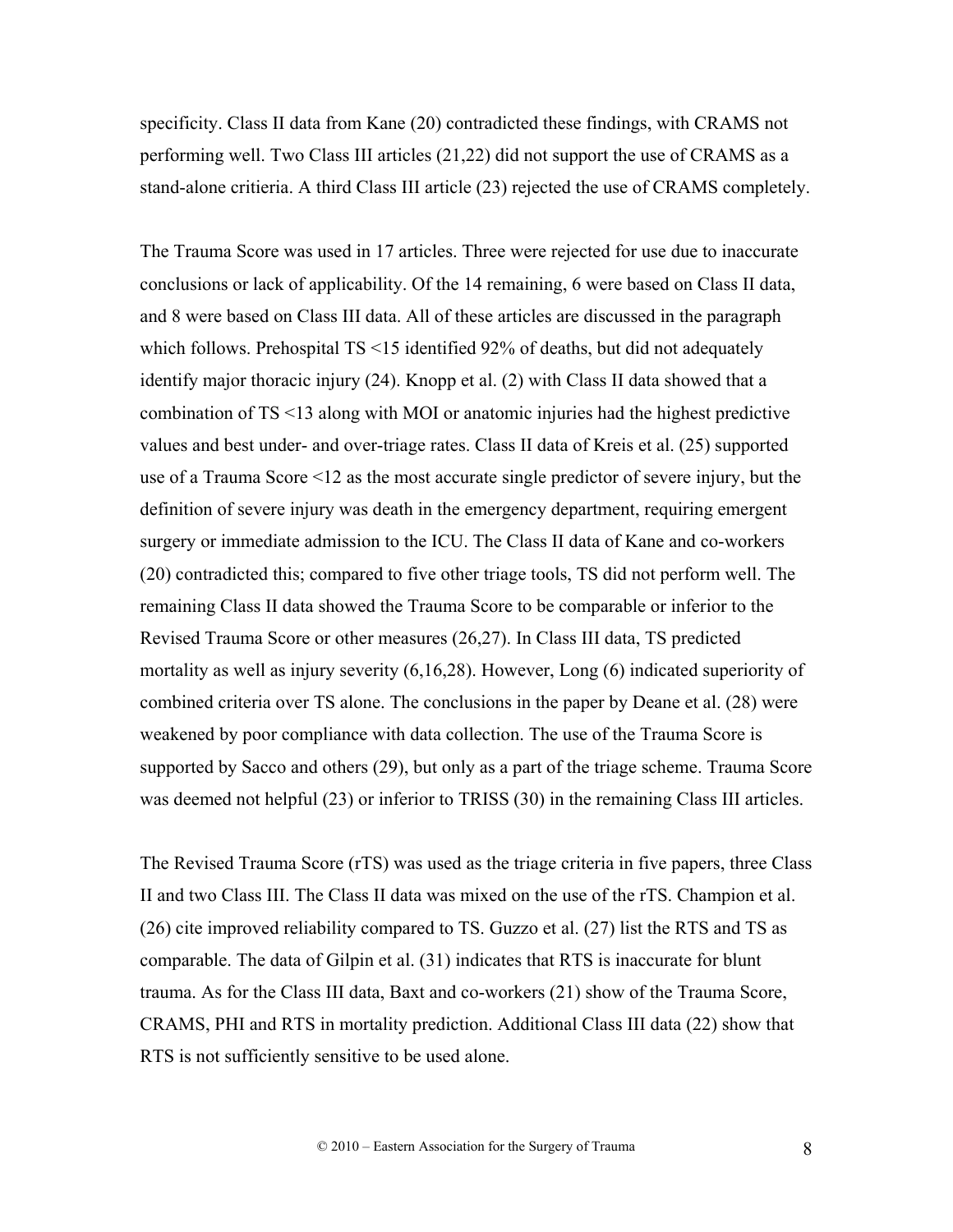ACS COT criteria (Figure 1) were the focus of four articles. Three were Class III data (see below). The only Class II article by Henry and colleagues (4) showed in a large state database study that anatomic and physiologic criteria performed well in predicting severe injury but some mechanisms only worsened specificity without increasing sensitivity. Scheetz (32) showed a significant increase in under-triage in the elderly (>64). Sensitivity was 83% in the younger age group and 91% in the older age group. Norcross et al. (33) indicated that the criteria were accurate. Wuerz and colleagues (8) referred to the 1993 version of the ACS COT criteria. Physiologic criteria were only 50% reliable. Mechanism of injury was more sensitive but less specific and accounted for much of the over-triage, which agreed with the Henry et al. (4) article.

Isolated physiologic parameters were examined in four Class III data references (see below). One paper examined cardiac electrical activity, asystole, and severe bradycardia (HR <40) (34). No patient with asystole or severe bradycardia in the field requiring CPR survived. Only 2 of 455 with an emergency department heart rate of < 40 survived. They suggest not transporting patients in asystole or severe bradycardia requiring CPR in the field. However, the paper is prone to type II error, as small numbers may miss a small survival rate. McManus et al. (35) looked at radial pulse character as a method of evaluation where instrumentation is not available. This seems quite subjective. The last two papers looked at loss of consciousness (LOC) (36,37). The results were contradictory. The first (36) showed that isolated transient LOC was a significant risk factor for critical neurosurgical injuries. The second from Horowitz and Earle quoted a 97% over-triage rate (37).

Many papers included anatomic considerations but only one considered anatomic factors as the sole triage criteria. None supported the use of anatomic criteria alone.

Four papers examined Glasgow Coma Score (GCS) or its components alone as triage criteria (36-39). Class II data from Norwood et al. (38) showed that  $GCS \le 14$  was the only physiologic parameter after motor vehicle crash with an identifiable difference between those patients admitted to the hospital and those sent home. However, the reason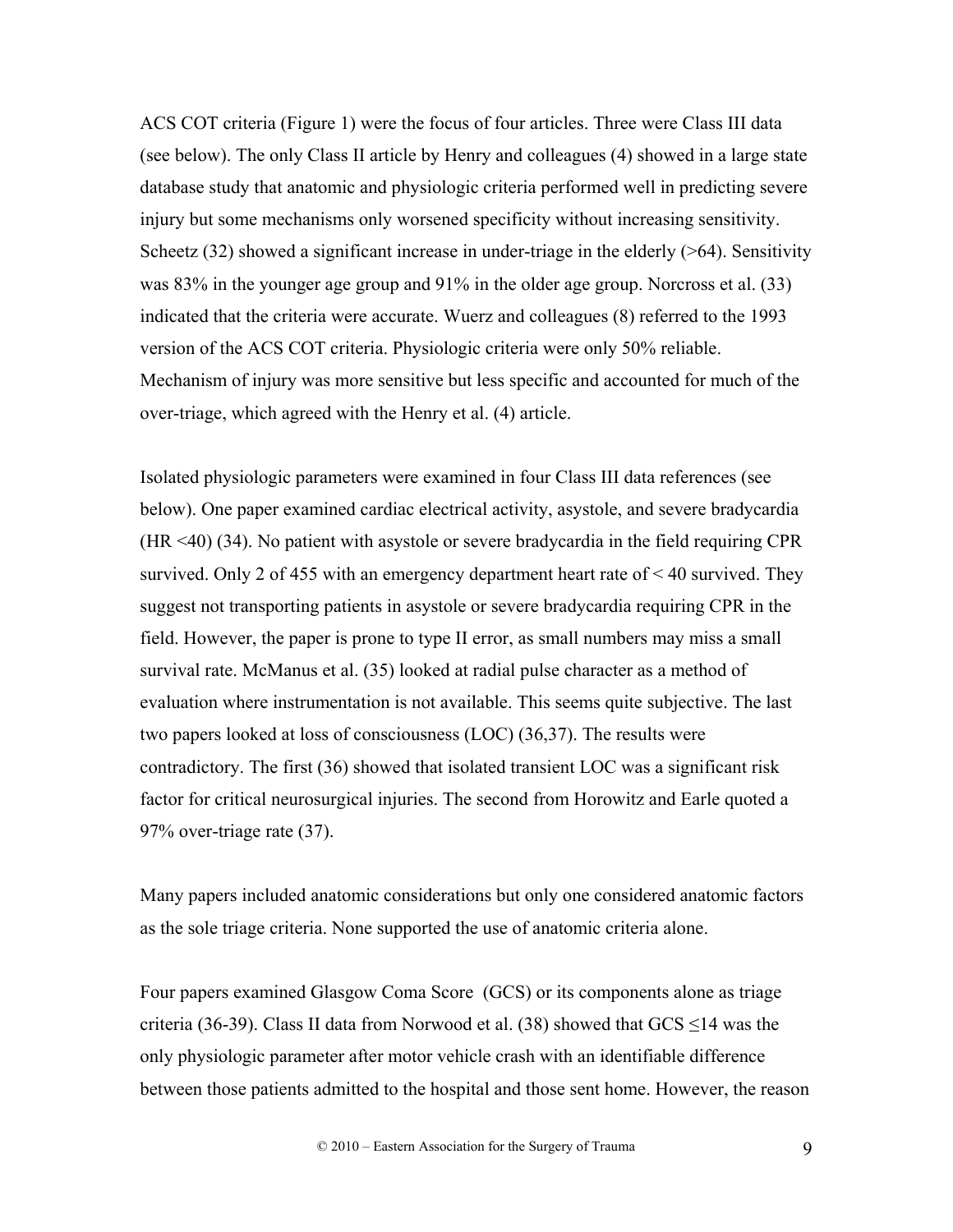for the altered mental status was not delineated. Healey and colleagues (39) found a logarithmic format of the motor portion of the GCS (GCSM) was useful in predicting survival, but the data was Class III. Ross (40) also used Class III data to show that the GCSM <6 and the full GCS <14 were equally effective in field identification of serious brain injury. However, 32% of patients needing craniotomy were not predicted by field triage criteria. Meredith (41) showed the GCSM was as accurate as TS in field triage. However, this study suffered from its retrospective nature and incomplete data. Only 52% of patients had complete datasets and only 30% had the TS on their prehospital record. An additional paper by Holcomb et al. (42) added radial pulse character to GCSM and GCSV (verbal) and was able to predict the need for lifesaving interventions (LSIs) in 88% of cases. However, radial pulse character is subjective and major trauma does not only involve lifesaving interventions.

Provider judgment was examined in combination with other criteria. Esposito et al. (1) determined that the field provider's gut feeling resulted in a relatively low yield compared to other criteria. Only 15% of those triaged on provider "gut feeling" alone were considered major trauma victims. The yield was higher with rural providers. On the other hand, Fries et al. (15) showed paramedic judgment to have a sensitivity of 91% and a specificity of 60%. Physician involvement raised the average severity of patients taken to a trauma center according to Champion (30). One Class III showed that EMT judgment was as good as the TS, CRAMS, and PHI was disregarded due to poor study design (43).

Mechanism of injury criteria appear to be a major cause of overtriage, as reported by West et al.  $(44)$ . However, few agree on which ones are most accurate. There were seven other Class II papers addressing this issue (1-3,11,25,45,46). Esposito et al. (1) showed that prolonged prehospital time, pedestrian struck by a motor vehicle, and death of occupant in the same compartment had high yields. Patient ejection and vehicle intrusion had intermediate yields. And fall  $>20$  feet and motor vehicle rollover had low yields. Only 13% of those falling over 20 feet and 12% involved in a vehicle rollover were considered major trauma victims. Knopp and co-workers (2) determined the positive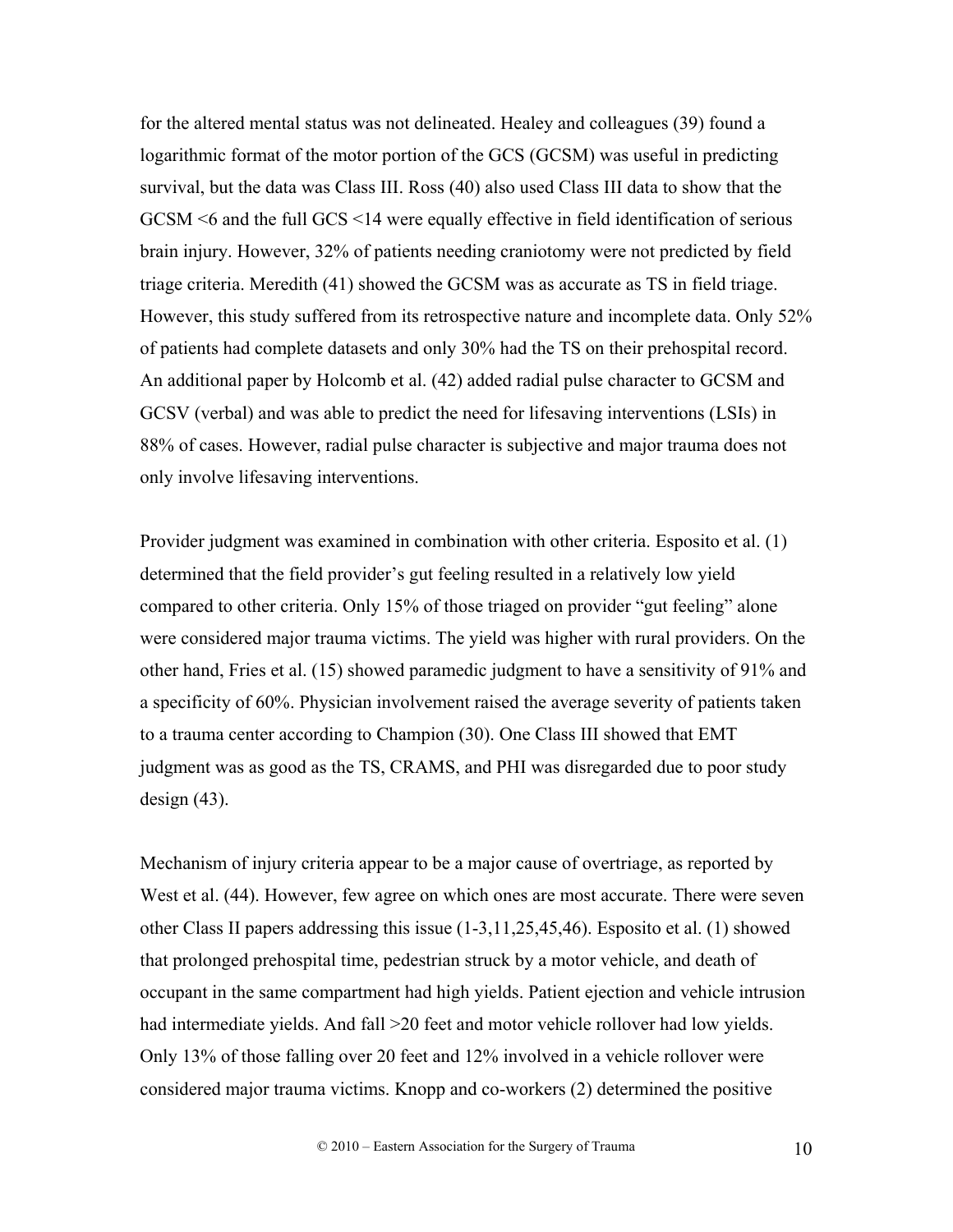predictive values for ISS >15 for certain mechanisms. Values are prolonged extrication 40%, ejection 22.4%, fatality same vehicle 21.4%, intrusion 19%, pedestrian struck 19.9%, and fall > 15feet 14.3%. Knudson et al. (3) reported 10% sensitivity and 90% specificity for mechanism of injury criteria alone. Kreis et al. (25) and Cooper et al. (45) concluded that mechanism of injury was not a good indicator of severe injury or eventual outcome. Henry and colleagues (46) concluded that some mechanism criteria such as speed of motor vehicle crash and vehicle deformity worsen specificity and do not increase sensitivity. There was no increase in length of stay, intensive care unit services, or major non-orthopedic operative intervention. Counter to these, Bond et al. (11) suggested that mechanism of injury criteria performed better than PHI alone, but a combination of the two is better. One Class III paper showed overtriage rates of 43% (47). Long et al. (6), using a definition of major trauma as  $ISS \ge 16$ , cited only prolonged extrication and death of occupant in the same passenger compartment as stand alone triage criteria. Norcross (33) and Henry and co-workers (46) seemed to agree with these conclusions, but had severe data limitations. Barnoski et al. (48) showed falls did not accurately predict ISS >14 or mortality of 20% or greater. Santaniello et al. (49) contradicted this data, stating that patients who sustained a significant mechanism of injury were likely to have serious injury requiring surgical intervention and/or ICU observation.

Age and comorbidities as criteria were examined in several articles. As mentioned previously, Scheetz (32) cited a 15-18% undertriage rate in those >64 years old screened with the ACS-COT criteria. Demetriades' paper (50) discussing those over age 70 also supported this finding. However, this group was not compared to other age groups. Phillips et al. (51) found the undertriage rate with the Florida trauma triage criteria to be doubled in the elderly (Table 2). These studies suggest lower physiologic reserves in the elderly may result in minimal detectable physiologic changes allowing for a similar degree of injury. Co-morbidities were low yield according to Esposito et al. (1).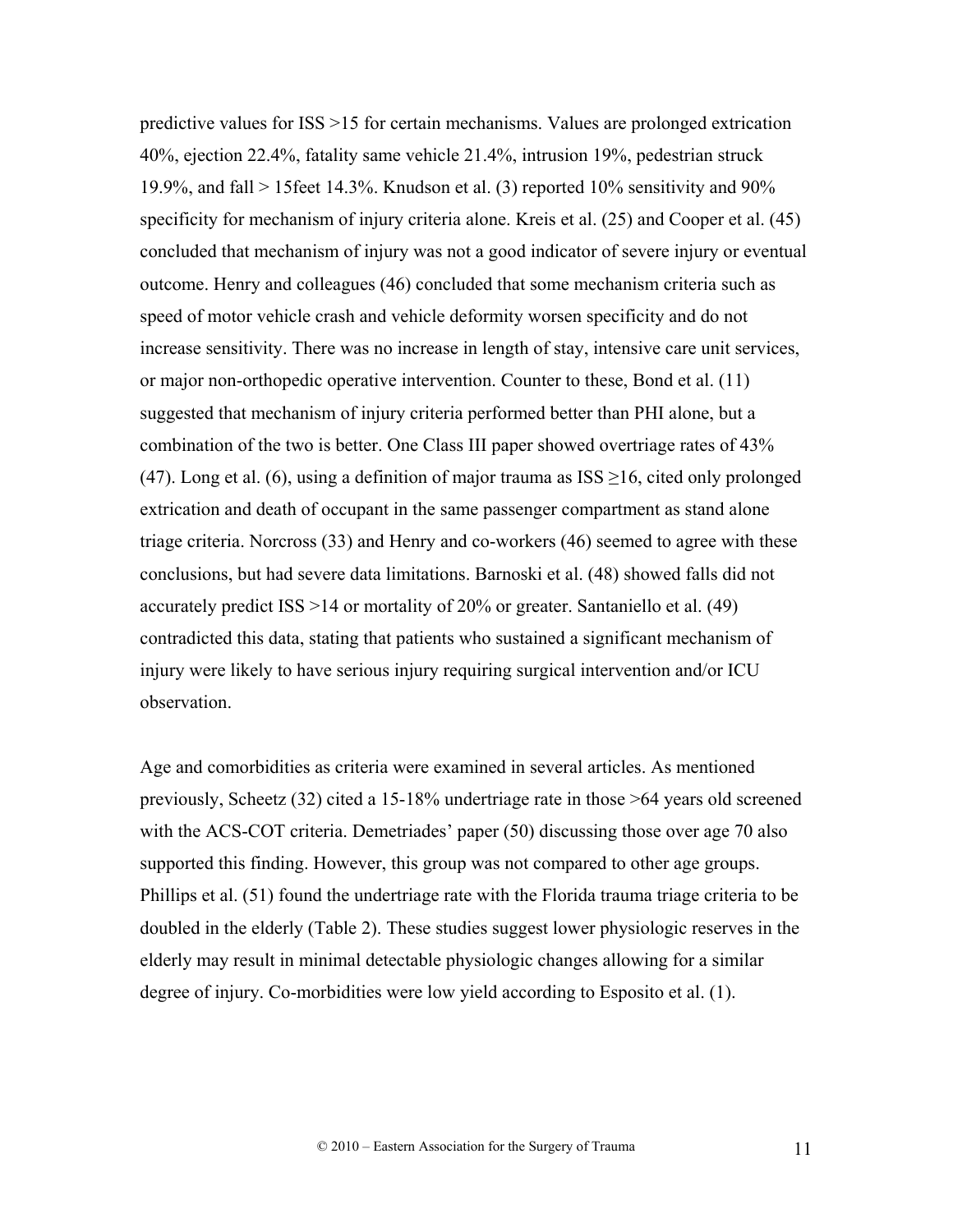## *In-hospital Triage*

In-hospital triage was specifically addressed in 10 of the papers. Six consisted of Class II data and four were Class III (52-60, 61). One was removed from consideration because it was not clinically applicable (52). Four of the papers looked at two-tier triage systems; all considered such systems safe and even reduced overtriage (53-56). One of these papers suggested that emergency department time increased (55). A three-tier system was studied by Kaplan et al. (57). This system increased early involvement of the trauma service while decreasing emergency department time and minimizing overtriage. Kohn and co-workers (58) identified four mechanisms of injury that did not need trauma team activation, including motorcycle crash with separation of rider, pedestrian struck by motor vehicle, motor vehicle crash with rollover, and motor vehicle crash with death of occupant. However, the last was based on only two patients. Simon et al. (59) and Terregino et al. (54) only used physiologic and anatomic criteria for secondary inhospital triage. About one-quarter of the patients not undergoing trauma team activation required admission while 100% of those undergoing team activation required admission (54). Mechanisms of injury did not require highest level (major trauma) response in the Class II study by Ryan et al. (53). The only Class III paper looking at anatomic criteria supported the use of gunshot wound to the torso warranting trauma team activation regardless of physiologic parameters (60).

#### *Pediatric Triage*

Pediatric triage issues were examined in nine articles (62-70). Four of the papers could not support their conclusions due to poor study design or lack of generalizability (65- 67,69). A tenth (71) looked at care of pediatric patients in an adult ICU and is not within the scope of this guideline. In the studies looking at prehospital triage, mechanism of injury did not perform well alone. Qazi and co-workers (70) showed that mechanism alone was a poor predictor of injury severity in stable blunt trauma patients. In patients who sustained falls, Wang et al. (64) found that clinical and physiologic signs were more reliable indicators of injury. Contact surface seemed more important than height. Engum et al. (68) supported the use of combination criteria again in the pediatric population. As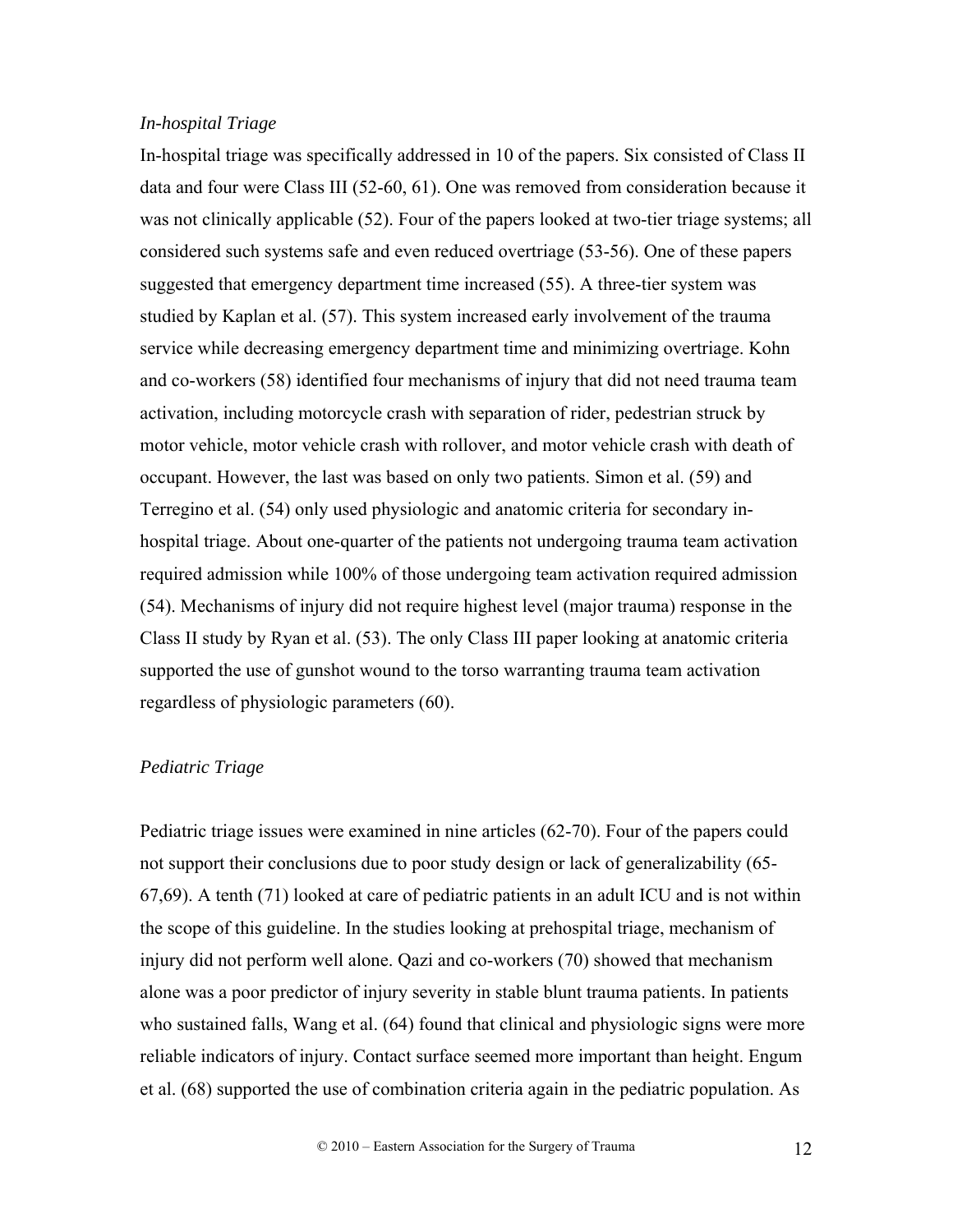far as in-hospital triage, use of a modified pediatric trauma score reduced the trauma team usage by 58% with a negative predictive value of 99% and a positive predictive value of 32% (62). This score is similar to the Pediatric Trauma Score, but simpler to use. Mechanism of injury alone did not predict risk for significant injury by statistical analysis. Of the five patients not identified by the modified Pediatric Trauma Score, three would have been triaged differently if loss of consciousness in the field was considered. The fourth suffered only a skull fracture with no intracranial injury and the fifth had abdominal symptoms. Sola and co-workers (63) supported a two-tier system to reduce unnecessary resource utilization.

#### **Summary**

The literature is of poor quality and does not answer definitively such important questions regarding trauma triage and system utilization. In addition, the lack of a consistent definition of the trauma patient with "major" injuries requiring care at a trauma center prohibits comparisons of existing studies. The primary message from the existing literature is that a combination of physiologic, anatomic, and select mechanistic criteria provides the best performance for pre-hospital and in-hospital triage of the trauma patient. Physiologic criterion gives the highest yield followed by anatomic criteria. Certain mechanisms of injury perform better than others and comorbidities and field personnel judgment have the lowest yields. Extremes of age should be given more importance in the triage of the trauma patient. None of these should be used as the sole criteria for triage decisions. Triaging patients into a tiered trauma response in-hospital can be very effective and reduce unnecessary resource utilization while maintaining quality of care.

### **Future Investigations**

Clearly, a more comprehensive definition of the trauma patient requiring trauma center care needs to be developed. A subcommittee is working to accomplish this. Major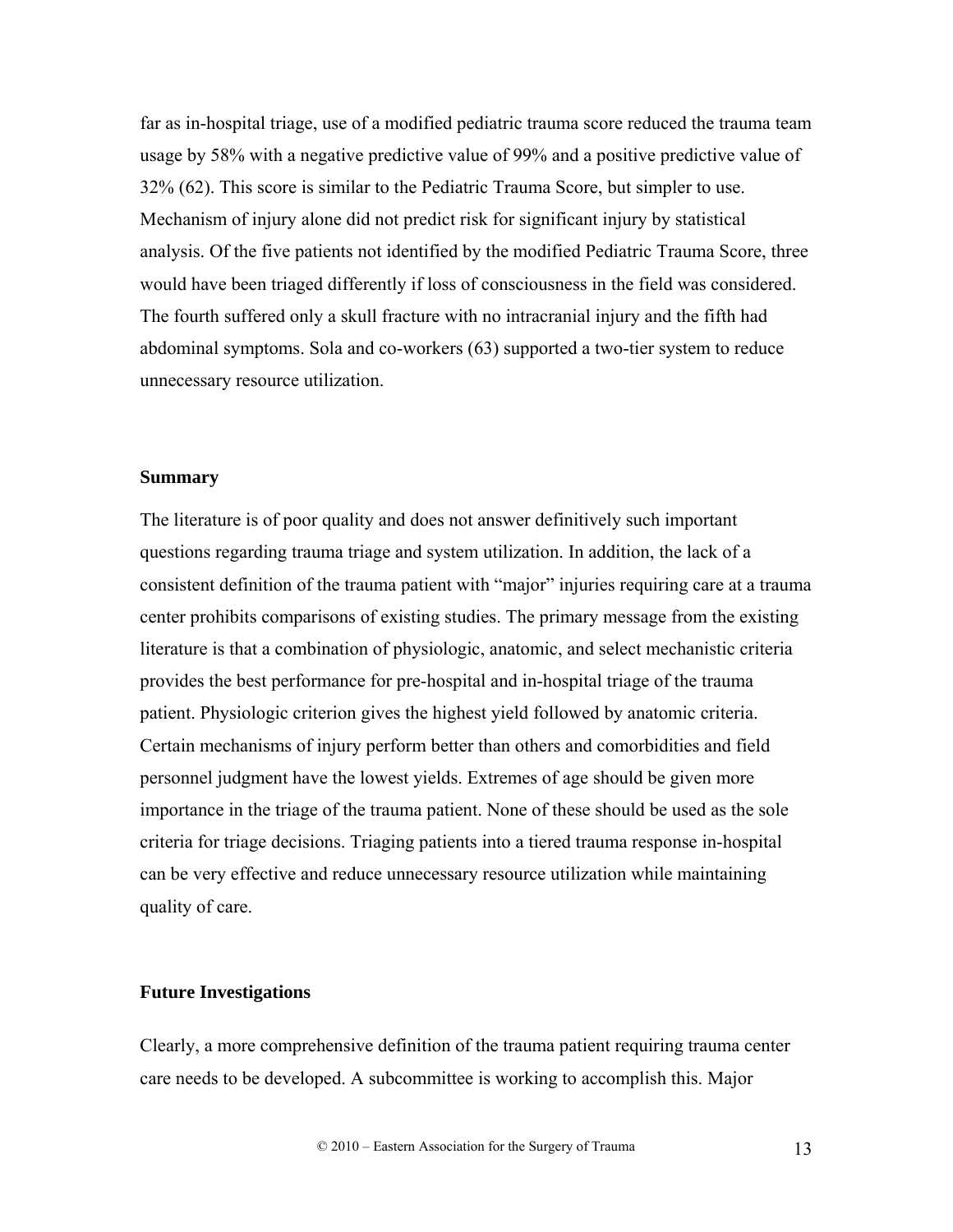trauma, complex care, resource availability and regionalization of care need to be considered. This definition must be developed prior to any further research in order for these studies to be meaningful. We need to be certain we are making valid comparisons of similar patients. The National Trauma Data Bank could then be examined for criteria effectiveness. Pediatric trauma centers and adult trauma centers with added pediatric qualifications should pool their data to address the paucity of literature on pediatric trauma triage.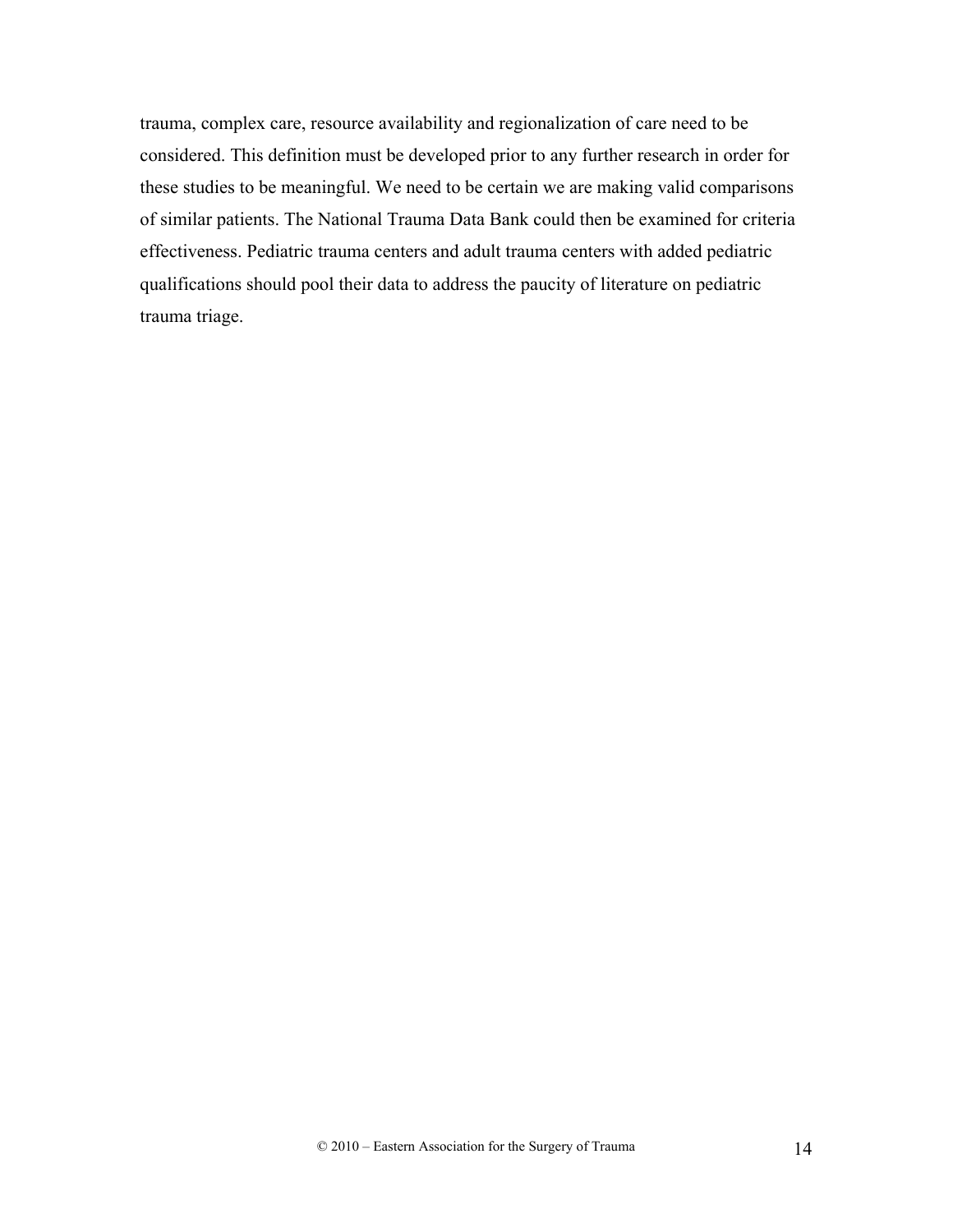# **References**

- 1.Esposito TJ, Offner PJ, Jurkovich GJ, et al. Do prehospital trauma center triage criteria identify major trauma victims? *Arch Surg*. 1995;130:171-176.
- 2.Knopp R, Yanagi A, Kallsen G, et al. Mechanism of injury and anatomic injury as criteria for prehospital trauma triage. *Ann Emerg Med.* 1988;17:895-902.
- 3.Knudson P, Frecceri CA, DeLateur SA. Improving the field triage of major trauma victims. *J Trauma.* 1988;28:602-606.
- 4.Henry MC, Hollander JE, Alicandro M, et al. Incremental benefit of individual American College of Surgeons trauma triage criteria. *Acad Emerg Med.* 1996;3:992- 1000.
- 5.Hannan EL, Waller CH, Farrell LS, et al. A comparison among the abilities of various injury severity measures to predict mortality with and without accompanying physiologic information. *J Trauma.* 2005;58:244-251.
- 6.Long WB, Bachulis BL, Hynes GD. Accuracy and relationship of mechanisms of injury, trauma score, and injury severity score in identifying major trauma. *Am J Surg.* 1986;151:581-584.
- 7.Ferko JG 3rd. The utilization of trauma scores as a method of triage. *Emergency.* 1987;19:22-28.
- 8.Wuerz R, Taylor J, Smith JS. Accuracy of trauma triage in patients transported by helicopter. *Air Med J.* 1996;15:168-170.
- 9.Koehler JJ, Malafa SA, Hillesland J, et al. A multicenter validation of the prehospital index. *Ann Emerg Med.* 1987;16:380-385.
- 10. Koehler JJ, Baer LJ, Malafa SA, et al. Prehospital Index: a scoring system for field triage of trauma victims. *Ann Emerg Med.* 1986;15:178-182.
- 11. Bond RJ, Kortbeek JB, Preshaw RM. Field trauma triage: combining mechanism of injury with the prehospital index for an improved trauma triage tool. *J Trauma.* 1997;43:283-287.
- 12. Tamim H, Joseph L, Mulder D. Field triage of trauma patients: improving on the Prehospital Index. *Am J Emerg Med.* 2002;20:170-176.
- 13. Plant JR, MacLeod DB, Korbeek J. Limitations of the prehospital index in identifying patients in need of a major trauma center. *Ann Emerg Med.* 1995;26:133- 137.
- 14. Emerman CL, Shade B, Kubincanek J. Comparative performance of the Baxt Trauma Triage Rule*. Am J Emerg Med.* 1992;10:294-297.
- 15. Fries GR, McCalla G, Levitt MA. A prospective comparison of paramedic judgment and the trauma triage rule in the prehospital setting. *Ann Emerg Med.* 1994;24:885-889.
- 16. Baxt WG, Jones G, Fortlage D. The trauma triage rule: a new, resource-based approach to the prehospital identification of major trauma victims. *Ann Emerg Med.* 1990;19:1401-1406.
- 17. Zechnich AD, Hedges JR, Spackman K, et al. Applying the trauma triage rule to blunt trauma patients. *Acad Emerg Med.* 1995;2:1043-1052.
- 18. Clemmer TP, Orme JF Jr, Thomas F. Prospective evaluation of the CRAMS scale for triaging major trauma. *J Trauma.* 1985;25:188-191.
- 19. Gormican SP. CRAMS scale: field triage of trauma victims. *Ann Emerg Med.* 1982;11:132-135.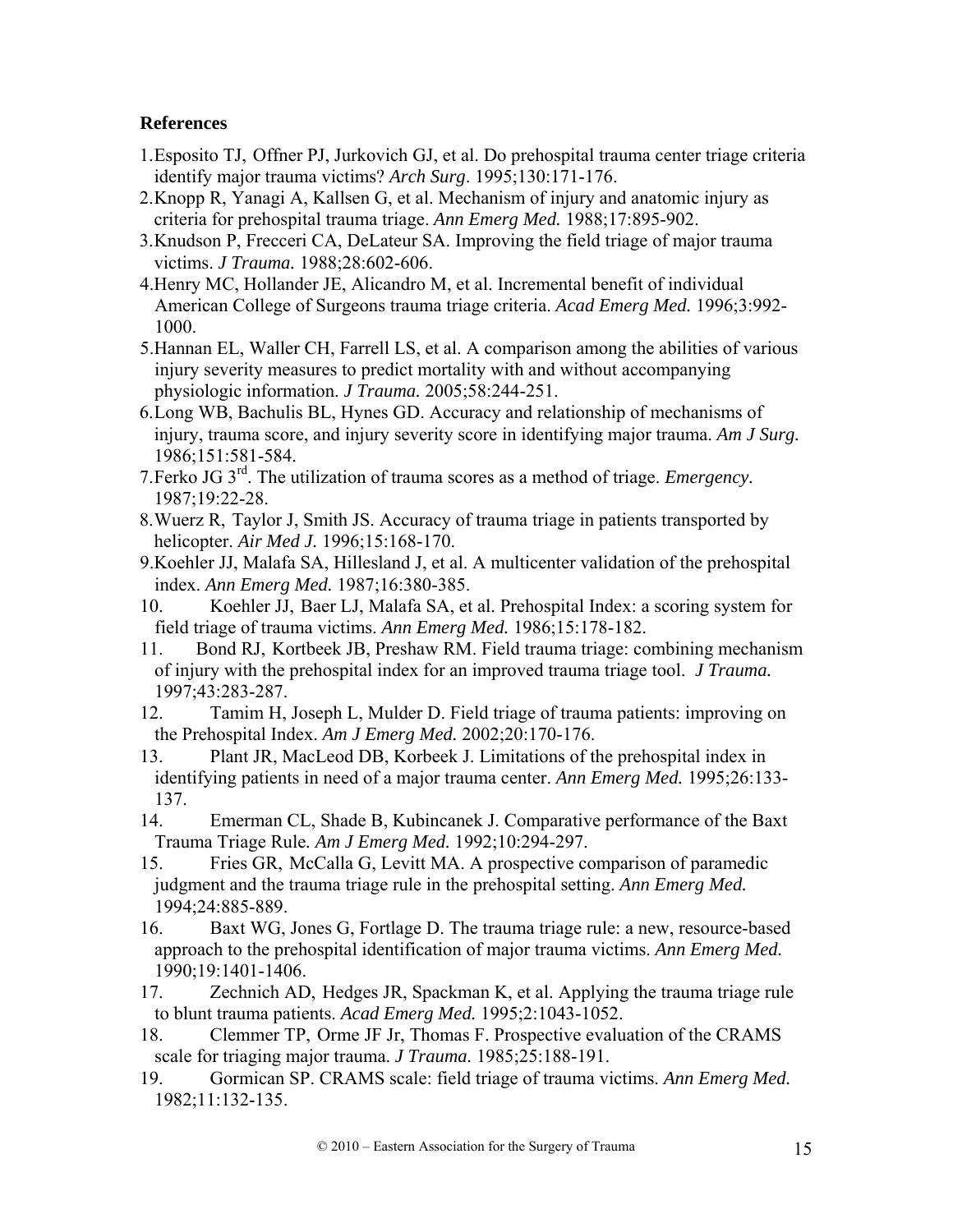- 20. Kane G, Engelhardt R, Celentano J, et al. Empirical development and evaluation of prehospital trauma triage instruments. *J Trauma.* 1985;25:482-489.
- 21. Baxt WG, Berry CC, Epperson MD, et al. The failure of prehospital trauma prediction rules to classify trauma patients accurately. *Ann Emerg Med.* 1989;18:1-8.
- 22. Gray A, Goyder EC, Goodacre SW. Trauma triage: a comparison of CRAMS and TRTS in a UK population*. Injury.* 1997;28:97-101.
- 23. Ornato J, Mlinek EJ Jr, Craren EJ, et al. Ineffectiveness of the trauma score and the CRAMS scale for accurately triaging patients to trauma centers. *Ann Emerg Med.* 1985;14:1061-1064.
- 24. Morris JA Jr, Auerbach PS, Marshall GA, et al. The Trauma Score as a triage tool in the prehospital setting. *JAMA.* 1986;256:1319-1325.
- 25. Kreis DJ Jr, Fine EG, Gomez GA, et al. A prospective evaluation of field categorization of trauma patients. *J Trauma.* 1988;28:995-1000.
- 26. Champion HR, Sacco WJ, Copes WS, et al. A revision of the Trauma Score. *J Trauma.* 1989;29:623-629.
- 27. Guzzo JL, Bochicchio GV, Napolitano LM, et al. Prediction of outcomes in trauma: Anatomic or physiologic parameters? *JACS.,* 2005;201: 891-897.
- 28. Deane SA, Gaudry PL, Roberts RF, et al. Trauma triage--a comparison of the trauma score and the vital signs score. *Australian & New Zealand J Surg.*  1986;56(3):191-197.
- 29. Sacco WJ, Champion HR, Gainer PS, et al. The Trauma Score as applied to penetrating trauma. *Ann Emerg Med.* 1984;13:415-418.
- 30. Champion HR, Sacco WJ, Carnazzo AJ, et al. Trauma score. *Crit Care Med.*  1981;9:672-676.
- 31. Gilpin DA, Nelson PG. Revised trauma score: a triage tool in the accident and emergency department. *Injury.* 1991;22:35-37.
- 32. Scheetz LJ. Effectiveness of prehospital trauma triage guidelines for the identification of major trauma in elderly motor vehicle crash victims. *J Emerg Nurs.* 2003;29:109-115.
- 33. Norcross ED, Ford DW, Cooper ME, et al. Application of American College of Surgeons' field triage guidelines by pre-hospital personnel. *J Am Coll Surg.* 1995;181:539-544.
- 34. Battistella FD, Nugent W, Owings JT, et al. Field triage of the pulseless trauma patient. *Arch Surg.* 1999;134:742-5; discussion 745-746.
- 35. McManus J, Yershov AL, Ludwig D, et al. Radial pulse character relationships to systolic blood pressure and trauma outcomes, *Prehospital Emergency Care.* 2005;9:423-428.
- 36. Owings JT, Wisner DH, Battistella FD, et al. Isolated transient loss of consciousness is an indicator of significant injury. *Arch Surg.* 1998;133:941-946.
- 37. Horowitz BZ, Earle OJ. Should transient loss of consciousness in blunt head trauma be a pre-hospital trauma triage criterion? J Emerg Med. 2001;21:381-386.
- 38. Norwood SH, McAuley CE, Berne JD, et al. A prehospital Glasgow Coma Scale score  $\leq$ 14 accurately predicts the need for full trauma team activation and patient hospitalization after motor vehicle collisions. *J Trauma.* 2002;53:503-507.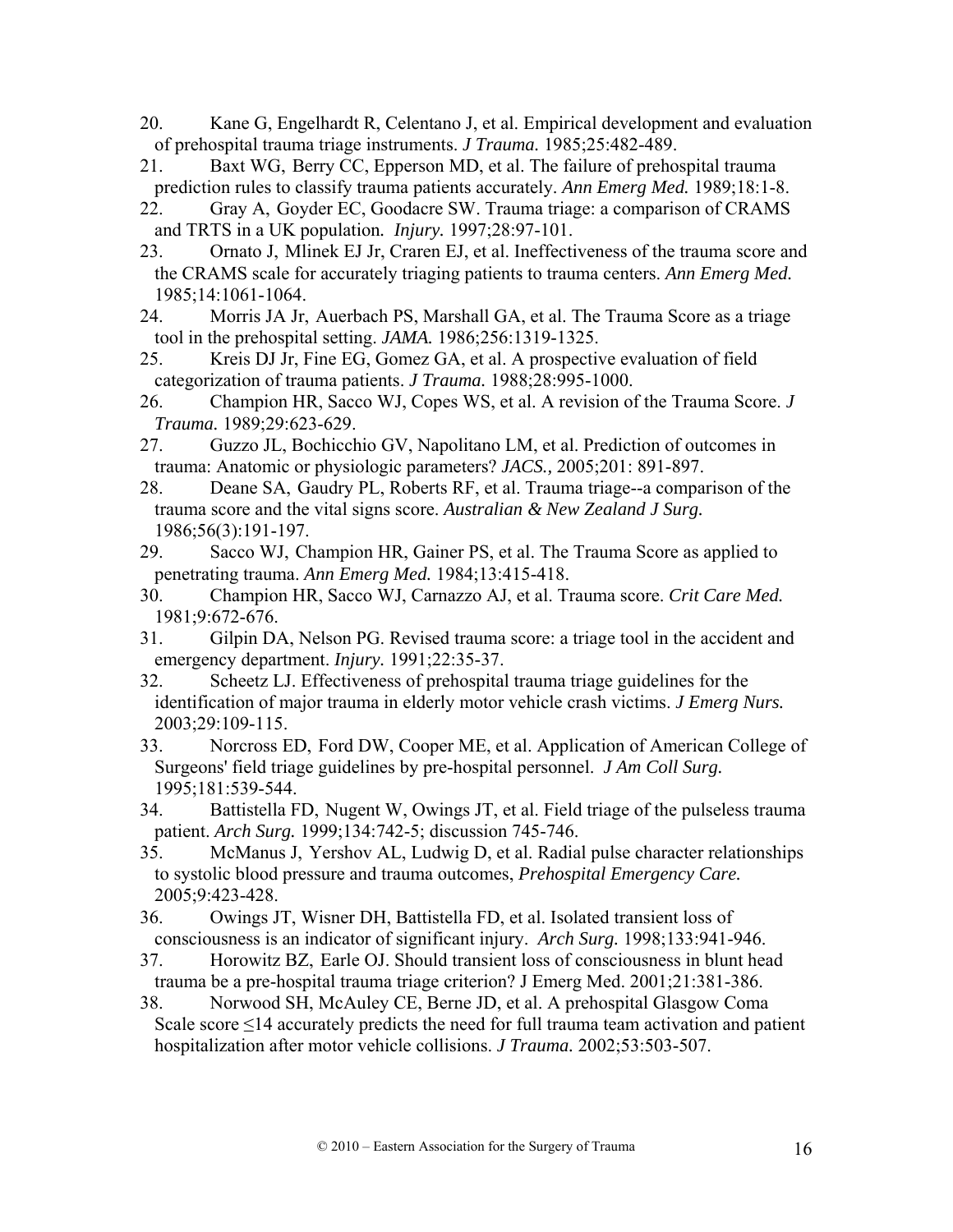- 39. Healey C, Osler TM, Rogers FB, et al. Improving the Glasgow Coma Scale score: motor score alone is a better predictor*. J Trauma.* 2003;54:671-678; discussion 678-680.
- 40. Ross SE. Efficacy of the motor component of the Glasgow Coma Scale in trauma triage. Efficacy of the motor component of the Glasgow Coma Scale in trauma triage. *J Trauma.* 1998;45:42-44.
- 41. Meredith W. Field triage of trauma patients based upon the ability to follow commands: a study in 29,573 injured patients. *J Trauma.* 1995;38:129-135.
- 42. Holcomb JB, Salinas J, McManus JM, et al. Manual vital signs reliably predict need for life-saving interventions in trauma patients. *J Trauma.* 2005;59;821-828, discussion 828-829.
- 43. Emerman CL, Shade B, Kubincanek J. A comparison of EMT judgment and prehospital trauma triage instruments. *J Trauma.* 1991;31:1369-1375.
- 44. West JG, Murdock MA, Baldwin LC, et al. A method for evaluating field triage criteria. *J Trauma.* 1986;26:655-659.
- 45. Cooper ME, Yarbrough DR, Zone-Smith L, et al. Application of field triage guidelines by pre-hospital personnel: is mechanism of injury a valid guideline for patient triage? *Am Surg.* 1995;61:363-367.
- 46. Henry MC, Alicandro MC, Hollander JM, et al. Evaluation of American College of Surgeons trauma triage criteria in a suburban and rural setting. *Am J Emerg Med.* 1996;14:124-129.
- 47. Lowe DK, Oh GR, Neely KW, et al. Evaluation of injury mechanism as a criterion in trauma triage. *Am J Surg.* 1986;152:6-10.
- 48. Barnoski A, Kovach B, Podmore M, et al. Trauma triage: do AAMS transport guidelines do it effectively? *Air Med J.* 1998;17:19-23.
- 49. Santaniello JM, Esposito TJ, Luchette FA, et al. Mechanism of injury does not predict acuity or level of service need: field triage criteria revisited. *Surgery.* 2003;134:698-703; discussion 703-704.
- 50. Demetriades D, Sava J, Alo K, et al. Old age as a criterion for trauma team activation. *J Trauma.* 2001;51:754-756; discussion 756-757.
- 51. Phillips S, Rond PC  $3^{rd}$ , Kelly SM, et al. The failure of triage criteria to identify geriatric patients with trauma: results from the Florida Trauma Triage Study. *J Trauma.* 1996;40:278-283.
- 52. Talbert S, Talbert DA. Developing a methodology to improve the allocation of specialized health resources for acutely injured persons. *AMIA Annu Symp Proc*. 2003;1025.
- 53. Ryan JM, Gaudry PL, McDougall PA, et al. Implementation of a two-tier trauma response. *Injury.* 1998;29:677-683.
- 54. Terregino CA, Reid JC, Marburger RK, et al. Secondary emergency department triage (supertriage) and trauma team activation: effects on resource utilization and patient care. *J Trauma.* 1997;43:61-64.
- 55. Eastes LS, Norton R, Brand D, et al. Outcomes of patients using a tiered trauma response protocol. *J Trauma.* 2001;50:908-913.
- 56. Cook CH, Muscarella P, Praba AC. Reducing overtriage without compromising outcomes in trauma patients. *Arch Surg.* 2001;136:752-756.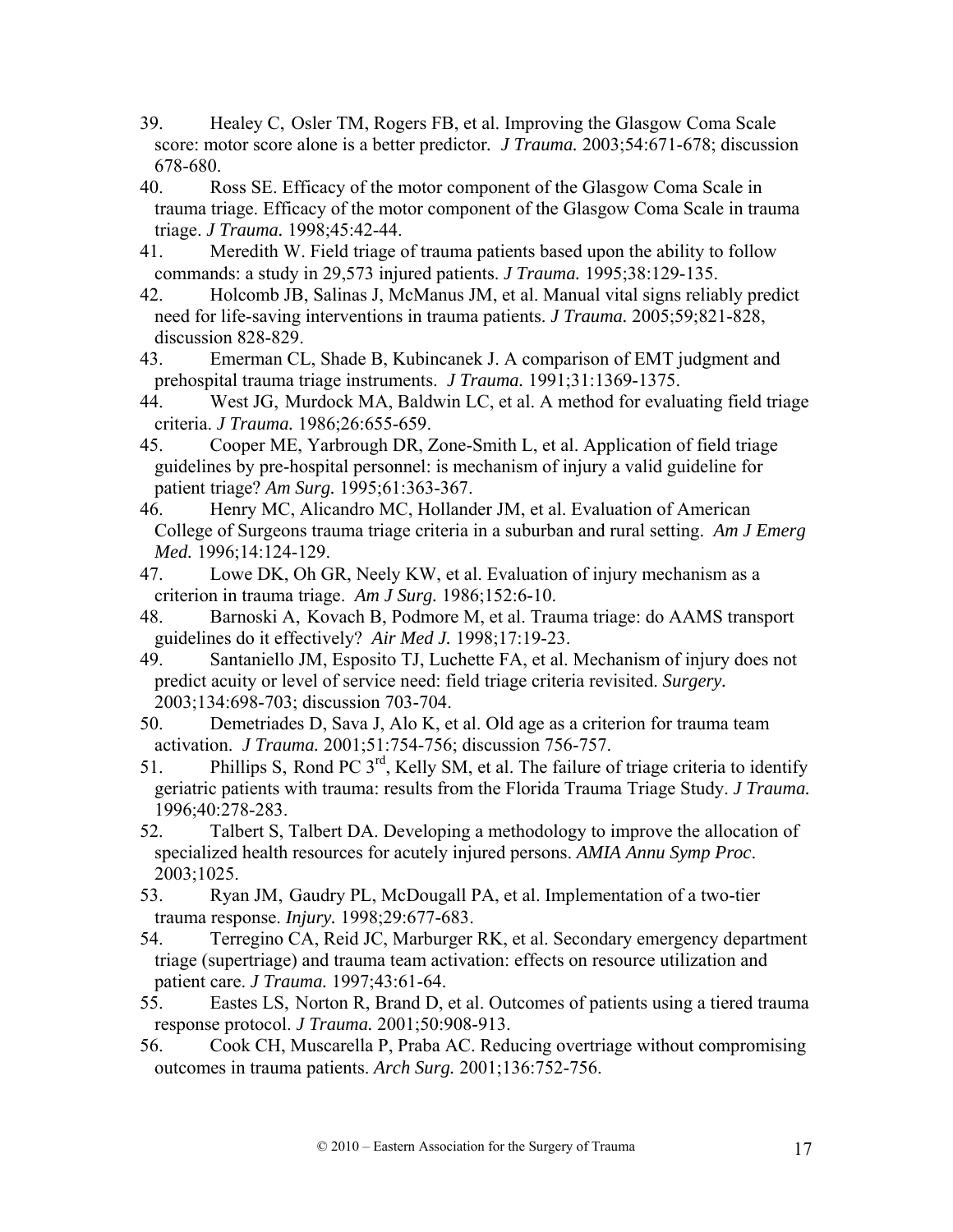- 57. Kaplan LJ, Santora TA, Blank-Reid CA, et al. Improved emergency department efficiency with a three-tier trauma triage system. *Injury.* 1997;28:449-453.
- 58. Kohn MA, Hammel JM, Bretz SW, et al. Trauma team activation criteria as predictors of patient disposition from the emergency department. *Acad Emerg Med.* 2004;11:1-9.
- 59. Simon BJ, Legere P, Emhoff T, et al. Vehicular trauma triage by mechanism: avoidance of the unproductive evaluation. *J Trauma.* 1994;37:645-649.
- 60. Sava J, Alo K, Velmahos GC, et al. All patients with truncal gunshot wounds deserve trauma team activation. *J Trauma.* 2002;52:276-279.
- 61. Al-Salamah MA, McDowell I, Stiell IG, et al. OPALS Study Group. Initial emergency department trauma scores from the OPALS study: the case for the motor score in blunt trauma. *Acad Emerg Med*. 2004;11: 834-842.
- 62. Simon B, Gabor R, Letourneau P. Secondary triage of the injured pediatric patient within the trauma center: support for a selective resource-sparing two-stage system. *Pediatric Emerg Care.* 2004;20:5-11.
- 63. Sola JE, Scherer LR, Haller JA Jr, et al. Criteria for safe cost-effective pediatric trauma triage: prehospital evaluation and distribution of injured children. *J Pediatric Surg.* 1994;9:738-741.
- 64. Wang MY, Kim KA, Griffith PM, et al. Injuries from falls in the pediatric population: an analysis of 729 cases. *J Pediatric Surg.* 2001;6:1528-1534.
- 65. Johnson WP. Evaluation of the Pediatric Trauma Triage Checklist as a prehospital pediatric trauma triage tool for the state of Florida. *Prehospital & Disaster Med.* 1996;1:20-25; discussion 25-26.
- 66. Newgard CD, Lewis RJ, Jolly BT. Use of out-of-hospital variables to predict severity of injury in pediatric patients involved in motor vehicle crashes. *Ann Emerg Med.* 2002;9:481-491.
- 67. Dowd MD, McAneney C, Lacher M, et al. Maximizing the sensitivity and specificity of pediatric trauma team activation criteria. *Acad Emerg Med.* 2000;7:1119- 1125.
- 68. Engum SA, Mitchell MK, Scherer LR, et al. Prehospital triage in the injured pediatric patient. *J Pediatric Surg.* 2000;35:82-87.
- 69. Phillips S, Rond PC  $3<sup>rd</sup>$ , Kelly SM, et al. The need for pediatric-specific triage criteria: results from the Florida Trauma Triage Study. *Pediatr Emerg Care*. 1996;12:394-399.
- 70. Qazi K, Wright MS, Kippes C. Stable pediatric blunt trauma patients: is trauma team activation always necessary? *J Trauma.* 1998;45:562-564.
- 71. Jubelirer RA, Agarwal NN, Beyer FC  $3<sup>rd</sup>$ , et al. Pediatric trauma triage: review of 1,307 cases. *J Trauma.* 1990;30:1544-1547.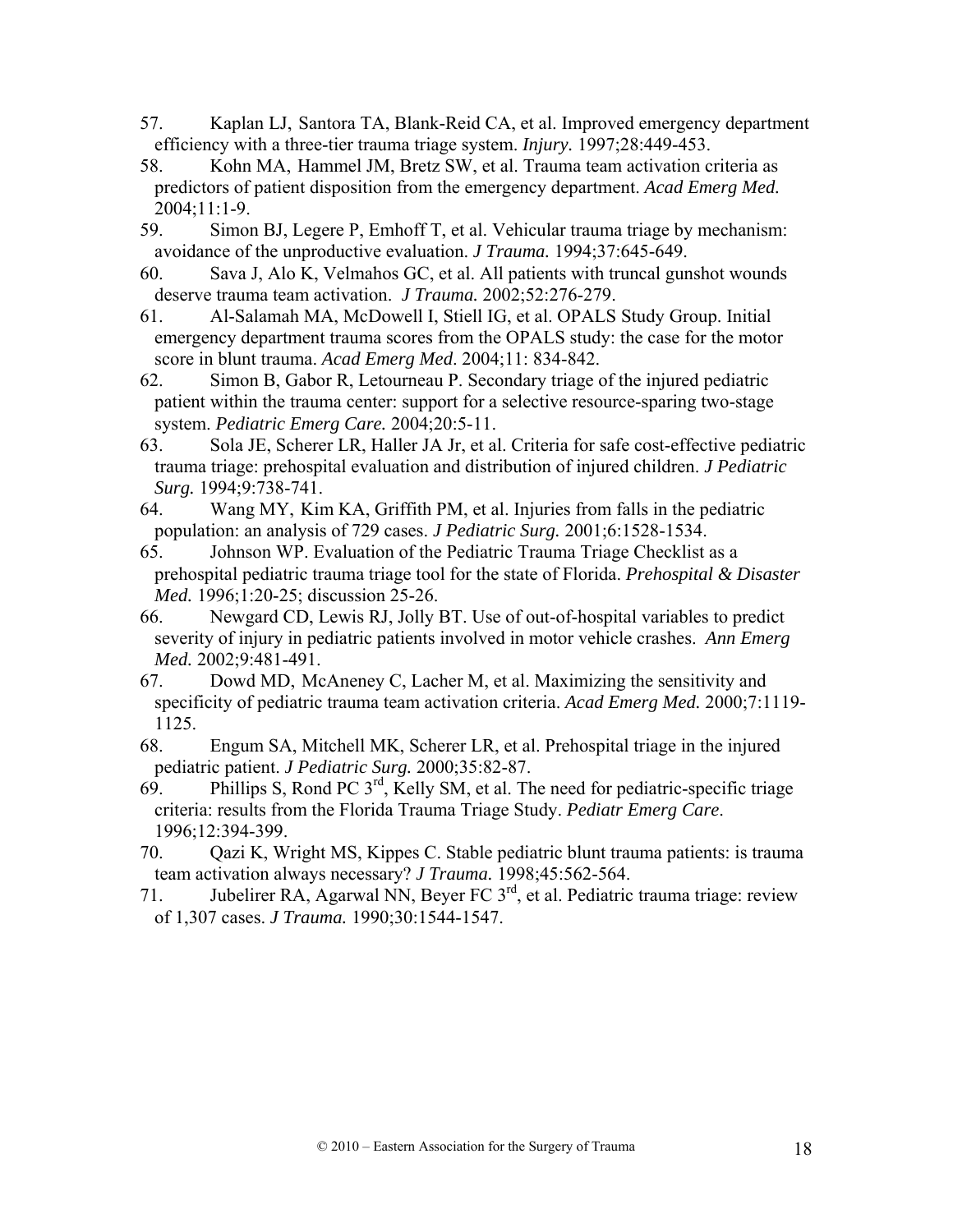# **Figure legends**

Figure 1. Trauma field triage decision scheme established by the American College of Surgeons Committee on Trauma (ACS-COT).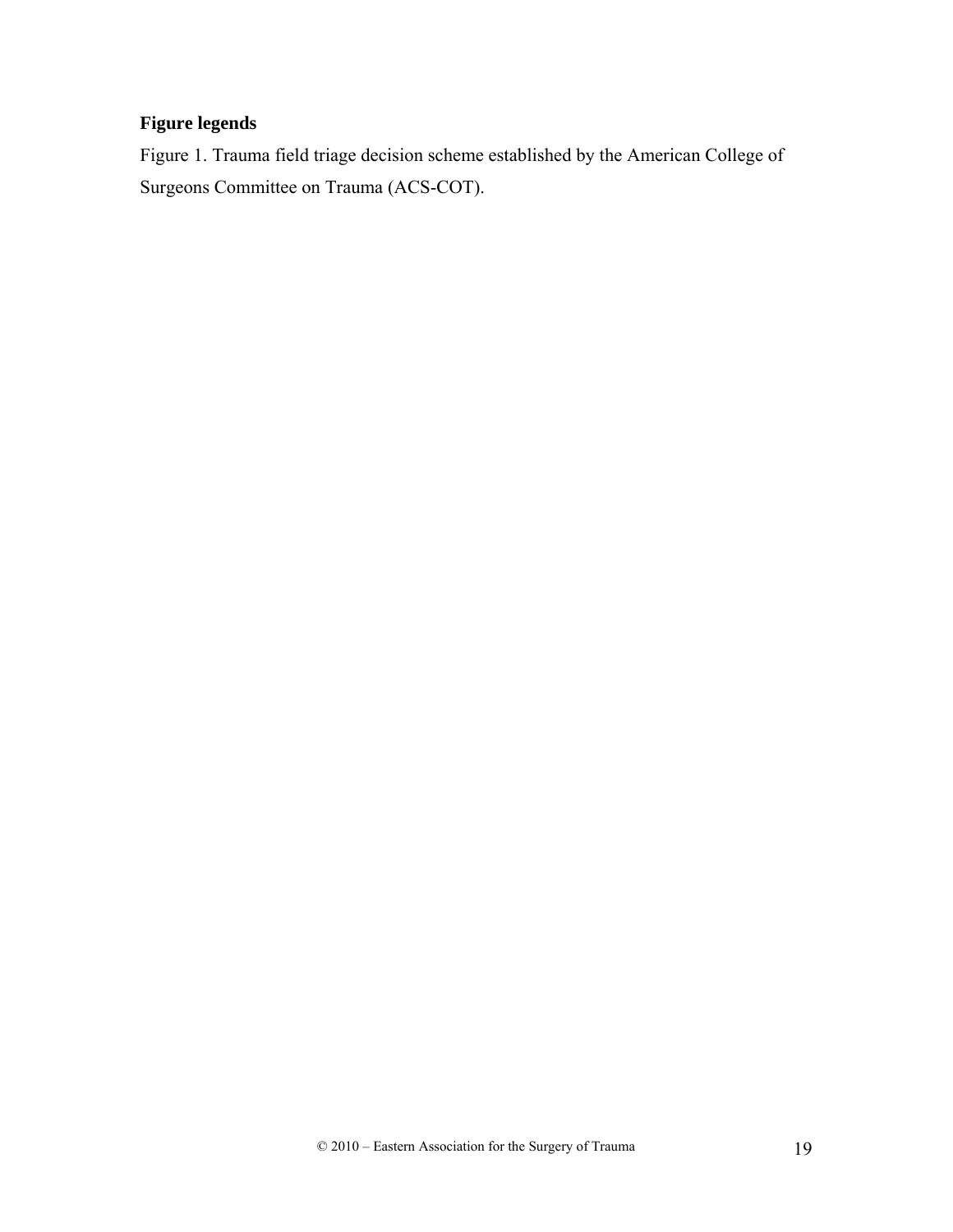| <b>First</b><br><b>Author</b> | Year | <b>Reference Title</b>                                                                                                                                                    | Data<br><b>Class</b> | <b>Conclusions/Comments</b>                                                                                                                                                                                                                                                                                                                                                | Do conclusions<br>seem justified?<br>(Yes/No)                                                                                   |
|-------------------------------|------|---------------------------------------------------------------------------------------------------------------------------------------------------------------------------|----------------------|----------------------------------------------------------------------------------------------------------------------------------------------------------------------------------------------------------------------------------------------------------------------------------------------------------------------------------------------------------------------------|---------------------------------------------------------------------------------------------------------------------------------|
| Gormican<br>SP <sup>19</sup>  | 1982 | CRAMS scale: field<br>triage of trauma<br>victims. Ann Emerg<br>Med. 1982;11:132-<br>135.                                                                                 | $\mathbf{I}$         | CRAMS potentially useful<br>for triage.                                                                                                                                                                                                                                                                                                                                    | Yes                                                                                                                             |
| Clemmer<br>TP <sup>18</sup>   | 1985 | Prospective<br>evaluation of the<br>CRAMS scale for<br>triaging major trauma.<br>J Trauma.<br>1985;25:188-191.                                                            | $\mathbf{I}$         | <b>Evaluates the CRAMS</b><br>Scale. The scale evaluates<br>Circulation, Respiration,<br>Abdomen, Motor<br>component from the GCS,<br>and Speech determining the<br>need for treatment in a<br>trauma center. The study<br>scores the patients 3<br>separate times and is able<br>to accurately reproduce the<br>prehospital report and ED<br>triage scores.               | Yes                                                                                                                             |
| Kane $\overline{G^{20}}$      | 1985 | Empirical<br>development and<br>evaluation of<br>prehospital trauma<br>triage instruments. $J$<br>Trauma. 1985;25:482-<br>489.                                            | $\mathbf{I}$         | None of the tools had high<br>sensitivity along with high<br>positive accuracy. No<br>instrument performed well.<br>Reducing the absolute<br>number of patients taken to<br>trauma centers comes at the<br>cost of: Sensitivity: 85% -<br>60% of all transports<br>needed. Sensitivity: 80% -<br>26% of all transports<br>needed.                                          | Yes                                                                                                                             |
| Koehler JJ <sup>10</sup>      | 1986 | Prehospital Index: a<br>scoring system for<br>field triage of trauma<br>victims. Ann Emerg<br>Med.<br>1986;15(2):178-82.                                                  | $\mathbf{I}$         | PHI was able to predict<br>mortality and the need for<br>emergency general or<br>neurosurgical operative<br>intervention.                                                                                                                                                                                                                                                  | Yes, however,<br>the PHI was<br>calculated in ED<br>by physicians<br>based on EMT<br>data and not by<br>the EMTs<br>themselves. |
| Long $WB^6$                   | 1986 | Accuracy and<br>relationship of<br>mechanisms of injury,<br>trauma score, and<br>injury severity score<br>in identifying major<br>trauma. Am J Surg.<br>1986;151:581-584. | $\mathbf{I}$         | 1. Patients with $ISS \ge 16$ are<br>in danger of death related<br>to trauma and may be<br>defined as major trauma for<br>whom trauma center is<br>appropriate; 2. Mechanisms<br>of injury which stand alone<br>as triage criteria are delay<br>in extrication over 20<br>minutes and death of<br>occupant in same passenger<br>compartment; 3.<br>Combining the remaining | Yes                                                                                                                             |

Table 1. Studies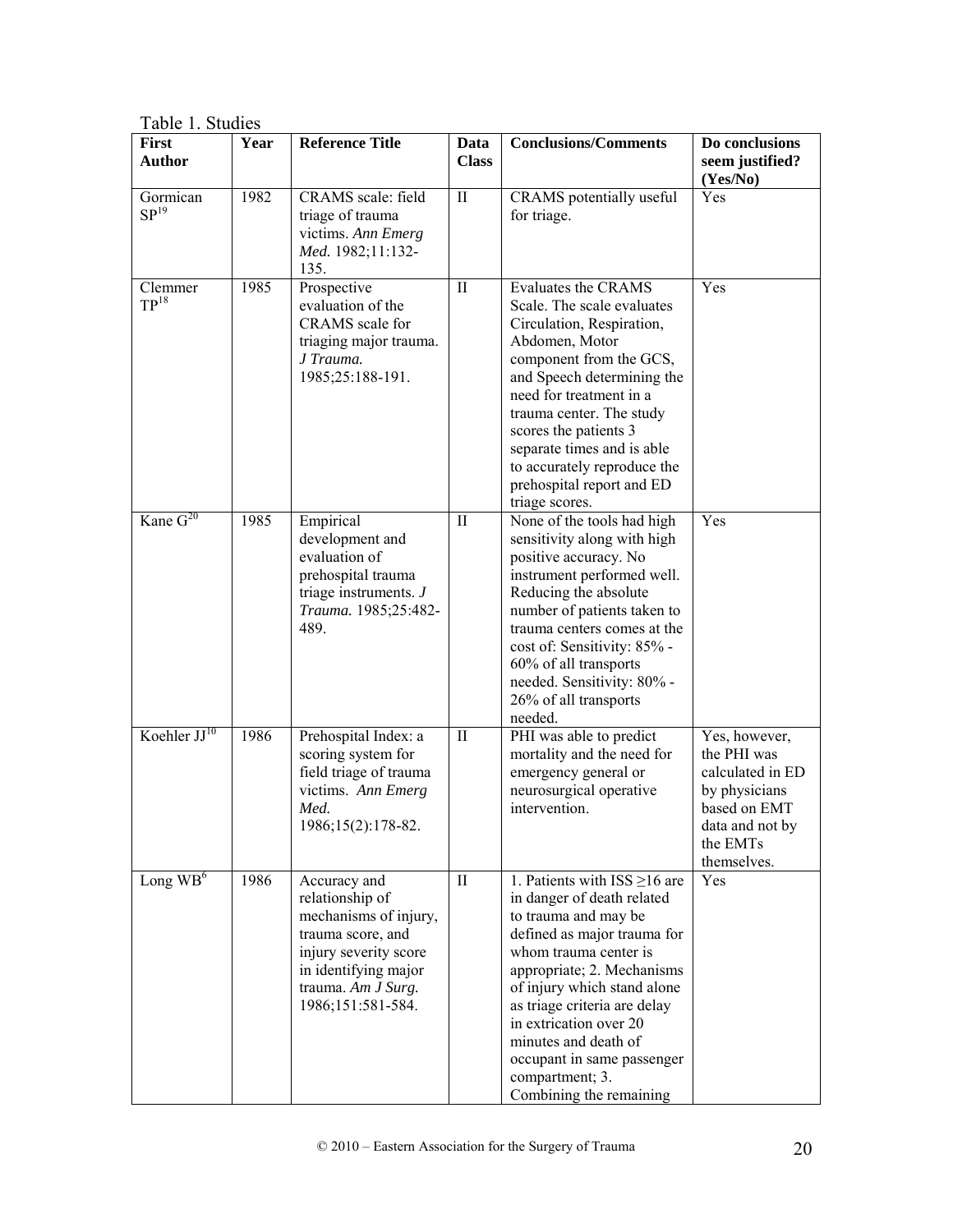|                       |      |                           |              | mechanisms with a trauma                                  |     |
|-----------------------|------|---------------------------|--------------|-----------------------------------------------------------|-----|
|                       |      |                           |              | score of 14 or less will                                  |     |
|                       |      |                           |              |                                                           |     |
|                       |      |                           |              | more nearly approach the                                  |     |
|                       |      |                           |              | goal of appropriate triage;                               |     |
|                       |      |                           |              | 4. TS score of $\leq$ 14, if used                         |     |
|                       |      |                           |              | alone, is the most                                        |     |
|                       |      |                           |              | appropriate standard.                                     |     |
| Morris JA             | 1986 | The Trauma Score as       | $\mathbf{I}$ | A prehospital trauma score                                | Yes |
| $Jr^{24}$             |      | a triage tool in the      |              | $\leq$ 14 identifies a group of                           |     |
|                       |      | prehospital setting.      |              | patients where 92% of the                                 |     |
|                       |      | JAMA.                     |              | deaths occurred. The false                                |     |
|                       |      | 1986;256(10):1319-        |              | positives were 9.7% and                                   |     |
|                       |      | 25.                       |              | the false negatives were                                  |     |
|                       |      |                           |              |                                                           |     |
|                       |      |                           |              | $6\%$ .29/66 pts in the false                             |     |
|                       |      |                           |              | negative group had a major                                |     |
|                       |      |                           |              | thoracic injury. Thus the                                 |     |
|                       |      |                           |              | trauma score does not                                     |     |
|                       |      |                           |              | adequately identify major                                 |     |
|                       |      |                           |              | thoracic injury.                                          |     |
| West JG <sup>44</sup> | 1986 | A method for              | $\rm II$     | Developed anatomic and                                    | Yes |
|                       |      | evaluating field triage   |              | physiologic variables                                     |     |
|                       |      | criteria. J Trauma.       |              | determining who should be                                 |     |
|                       |      | 1986;26(7):655-9.         |              | triaged to a trauma center.                               |     |
|                       |      |                           |              | Discussed over and under                                  |     |
|                       |      |                           |              | triage and implications.                                  |     |
|                       |      |                           |              | Implicated mechanism as                                   |     |
|                       |      |                           |              | the cause of most over                                    |     |
|                       |      |                           |              | triage.                                                   |     |
| Koehler $JJ^9$        | 1987 | A multicenter             | $\rm II$     | PHI was applied                                           | Yes |
|                       |      | validation of the         |              | prospectively to trauma pts                               |     |
|                       |      | prehospital index.        |              | in the ED; accurate in                                    |     |
|                       |      |                           |              | predicting need for                                       |     |
|                       |      | Ann Emerg                 |              |                                                           |     |
|                       |      | Med.1987;16(4):380-<br>5. |              | emergency life saving                                     |     |
|                       |      |                           |              | surgery within 4hrs and                                   |     |
|                       |      |                           |              | mortality within 72hrs                                    |     |
| Knopp $R^2$           | 1988 | Mechanism of injury       | $\mathbf{I}$ | TS, MOI, and anatomic                                     | Yes |
|                       |      | and anatomic injury       |              | criteria were applied in                                  |     |
|                       |      | as criteria for           |              | prehospital setting and then                              |     |
|                       |      | prehospital trauma        |              | followed through the                                      |     |
|                       |      | triage. Ann Emerg         |              | hospital stay; results of the                             |     |
|                       |      | Med. 1988;17(9):895-      |              | positive predictive value                                 |     |
|                       |      | 902.                      |              | for $ISS > 15$ .                                          |     |
| Knudson $P^3$         | 1988 | Improving the field       | $\mathbf{I}$ | CRAMS score $<$ 7 = 33%                                   | Yes |
|                       |      | triage of major trauma    |              | sensitive/96% specific;                                   |     |
|                       |      | victims. J Trauma.        |              | $MOI = 10%$                                               |     |
|                       |      | 1988;28(5):602-6.         |              | sensitive/90% specific; TS                                |     |
|                       |      |                           |              | $<$ 12 = 21% sensitive/100%                               |     |
|                       |      |                           |              | specific for identification of                            |     |
|                       |      |                           |              | significant injury (I.e.,                                 |     |
|                       |      |                           |              | death; $HLOS > 3$ days; $ED-$                             |     |
|                       |      |                           |              | $TS < 15$ ; $ISS > 15$ ).                                 |     |
|                       |      |                           |              | Recommend the following                                   |     |
|                       |      |                           |              |                                                           |     |
|                       |      |                           |              |                                                           |     |
|                       |      |                           |              | field triage criteria: 1) TS $<$                          |     |
|                       |      |                           |              | 15 or CRAMS < 9; 2)                                       |     |
|                       |      |                           |              | $MVC > 40$ mph; 3) MCC ><br>20 mph; 4) Ped vs. auto $> 5$ |     |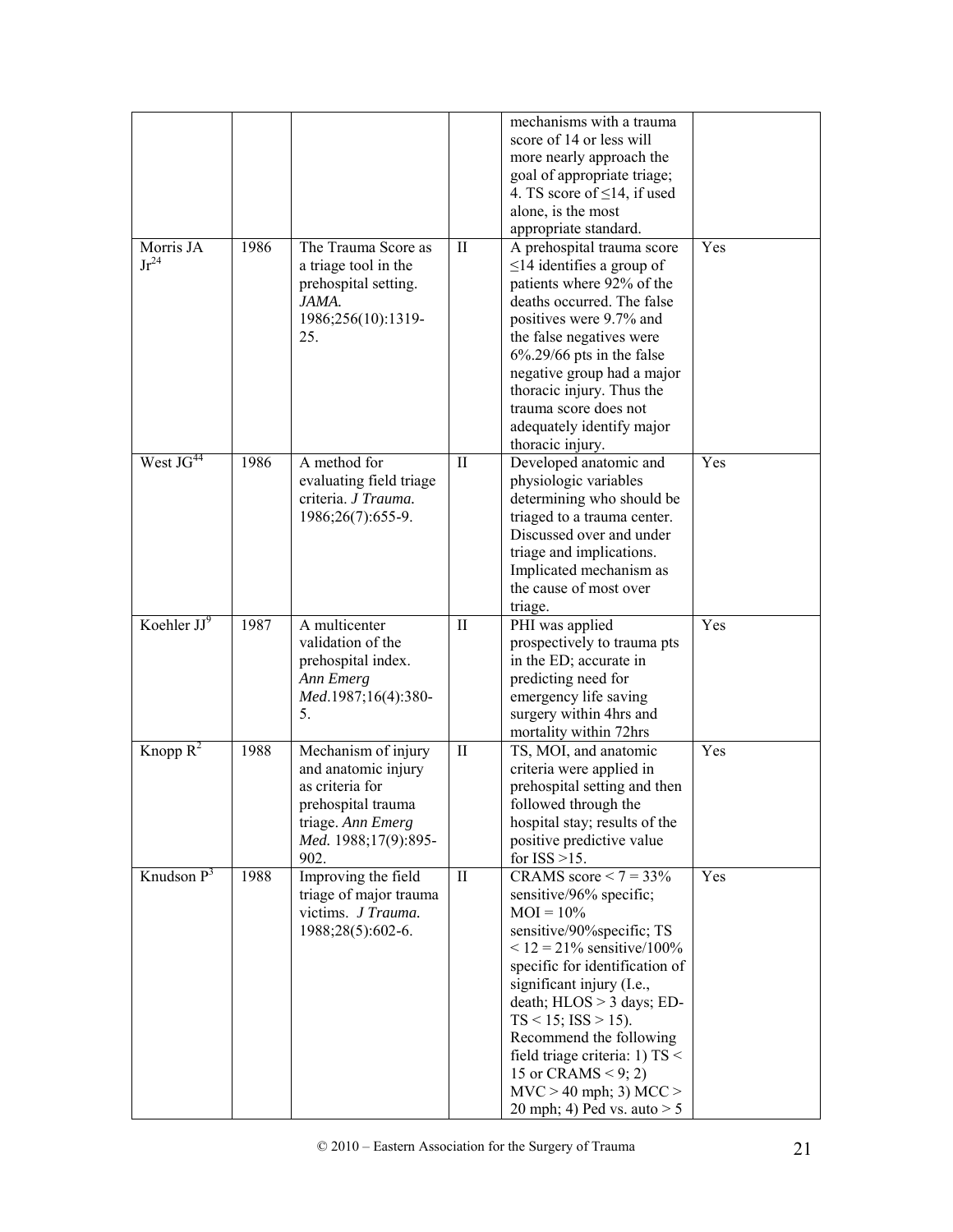|                                |      |                                                                                                                                                                              |              | mph; 5) Major assault; 6)<br>Penetrating wound to<br>neck/torso - achieve 40%<br>specificity (60%<br>overtriage) and 93%<br>sensitivity (7%<br>undertriage). Combination<br>field triage criteria achieve<br>best sensitivity and<br>specificity.                                                                                 |                                                                                                                                                                                                                           |
|--------------------------------|------|------------------------------------------------------------------------------------------------------------------------------------------------------------------------------|--------------|-----------------------------------------------------------------------------------------------------------------------------------------------------------------------------------------------------------------------------------------------------------------------------------------------------------------------------------|---------------------------------------------------------------------------------------------------------------------------------------------------------------------------------------------------------------------------|
| Kreis DJ $Jr^{25}$             | 1988 | A prospective<br>evaluation of field<br>categorization of<br>trauma patients. $J$<br>Trauma.<br>1988;28(7):995-1000.                                                         | $\mathbf{I}$ | Trauma score of <12 was<br>the most accurate predictor<br>of severe injury. MOI was<br>not a good predictor of<br>severe injury.                                                                                                                                                                                                  | Yes, severe<br>trauma was<br>identified as<br>those patients<br>dying in ED,<br>requiring<br>emergent surgery<br>(although<br>orthopedics was<br>not removed<br>from this group),<br>or immediate<br>admission to<br>ICU. |
| Champion<br>$\mathrm{HR}^{26}$ | 1989 | A revision of the<br>Trauma Score. J<br>Trauma. 1989;29:623-<br>629.                                                                                                         | $\mathbf{I}$ | RTS demonstrated<br>substantially improved<br>reliability in outcome<br>predictions compared to<br>TS, even for serious head<br>injuries                                                                                                                                                                                          | Yes                                                                                                                                                                                                                       |
| Gilpin DA <sup>31</sup>        | 1991 | Revised trauma score:<br>a triage tool in the<br>accident and<br>emergency<br>department. Injury.<br>1991;22:35-37.                                                          | $\mathbf{I}$ | Revised Trauma Score<br>(RTS) is used to determine<br>the need for care by senior<br>physicians. The study<br>indicates a RTS of <11 is<br>an indicator of serious<br>injury requiring higher<br>care. However, many of<br>the patients who were<br>sustained injury from blunt<br>trauma did not present with<br>an altered RTS. | I do not believe<br>that RTS is a<br>predictor or<br>indicator of<br>required<br>interventions and<br>care in trauma<br>patient with blunt<br>trauma.                                                                     |
| Emerman<br>CL <sup>14</sup>    | 1992 | Comparative<br>performance of the<br>Baxt Trauma Triage<br>Rule. Am J Emerg<br>Med. 1992;10:294-<br>297.                                                                     | $\rm II$     | <b>BAXT TTR</b> is accurate in<br>identifying specific major<br>trauma patients from a<br>prehospital perspective.                                                                                                                                                                                                                | Yes                                                                                                                                                                                                                       |
| Sola JE <sup>63</sup>          | 1994 | Criteria for safe cost-<br>effective pediatric<br>trauma triage:<br>prehospital evaluation<br>and distribution of<br>injured children. J<br>Pediatr Surg.<br>1994;9:738-741. | $\rm II$     | A two-tiered triage system<br>in the ED by physicians<br>evaluating pediatric trauma<br>can effectively reduce<br>unnecessary resource<br>utilization                                                                                                                                                                             | Yes, but this<br>study looks at<br>triage in the ED<br>and not field<br>triage, which is<br>our goal.                                                                                                                     |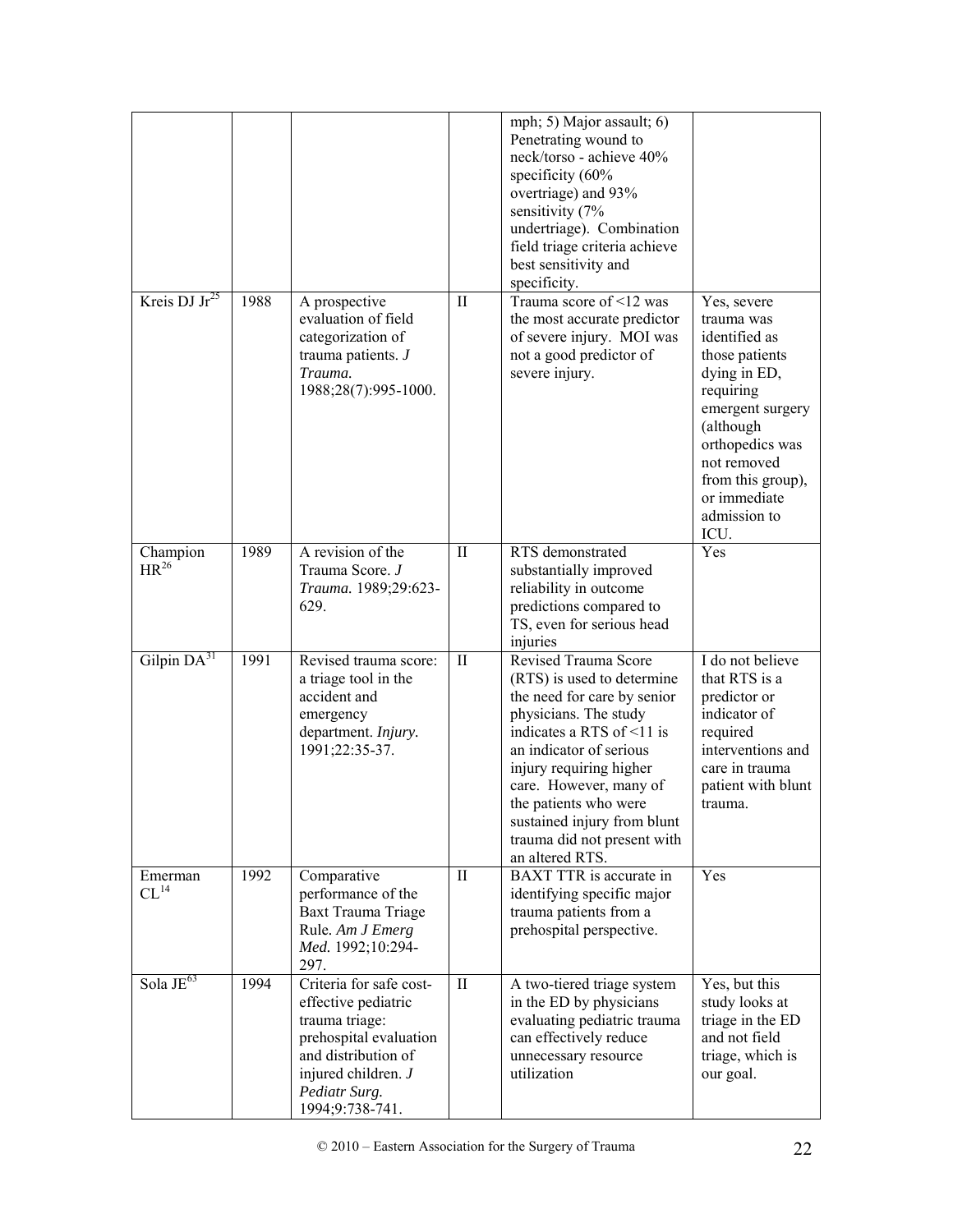| Fries GR <sup>15</sup> | 1994 | A prospective<br>comparison of<br>paramedic judgment<br>and the trauma triage<br>rule in the prehospital<br>setting. Ann Emerg<br>Med. 1994;24(5):885-<br>9.                      | $\mathbf{I}$ | Trauma triage rule applied<br>in prehospital setting<br>sensitivity of 88%,<br>specificity 86%; paramedic<br>judgment sensitivity 91%,<br>specificity 60%, combined<br>sensitivity 100%,<br>specificity 75% -<br>identifying pts needing<br>trauma center/seriously<br>injured pts                                                                                                                                                                                                            | Yes            |
|------------------------|------|-----------------------------------------------------------------------------------------------------------------------------------------------------------------------------------|--------------|-----------------------------------------------------------------------------------------------------------------------------------------------------------------------------------------------------------------------------------------------------------------------------------------------------------------------------------------------------------------------------------------------------------------------------------------------------------------------------------------------|----------------|
| Cooper $ME^{45}$       | 1995 | Application of field<br>triage guidelines by<br>pre-hospital<br>personnel: is<br>mechanism of injury a<br>valid guideline for<br>patient triage? Am<br>Surg 1995;61(4):363-<br>7. | $\rm II$     | Small numbers, but said<br>that mechanism is not a<br>good indicator of eventual<br>outcome.                                                                                                                                                                                                                                                                                                                                                                                                  | Yes            |
| Esposito $TJ1$         | 1995 | Do prehospital trauma<br>center triage criteria<br>identify major trauma<br>victims. Arch Surg<br>1995;130(2):171-6.                                                              | $\mathbf{I}$ | Physiologic criteria,<br>prolonged prehospital time,<br>pedestrian struck, death of<br>occupant - high yield for<br>major trauma victims;<br>anatomic criteria/MOI,<br>ejection, intrusion-<br>intermediate; provider gut<br>feeling, $fall > 20'$ , rollover,<br>comorbid factors-low yield;<br>provider gut feeling with<br>MOI enhances yield<br>esecially with ejection,<br>rollover, associated<br>fatality, and fall $>$ 20';<br>higher yield for provider<br>gut feeling in rural EMS. | Yes            |
| Henry $MC^4$           | 1996 | Incremental benefit of<br>individual American<br>College of Surgeons<br>trauma triage criteria.<br>Acad Emerg Med.<br>1996;3(11):992-1000.                                        | $\mathbf{I}$ | Author concludes that<br>physiologic and anatomic<br>triage criteria predict severe<br>injury but that some<br>mechanism criteria such as<br>speed in a MVC and<br>vehicle deformity worsen<br>specificity and do not<br>increase sensitivity.                                                                                                                                                                                                                                                | Yes            |
| Henry MC <sup>46</sup> | 1996 | Evaluation of<br>American College of<br>Surgeons trauma<br>triage criteria in a<br>suburban and rural<br>setting. Am J Emerg<br>Med. 1996;14:124-<br>129.                         | $\mathbf{I}$ | MOI criteria alone do not<br>predict ED deaths, need for<br>non-orthopedic operative<br>care, or intensive care.                                                                                                                                                                                                                                                                                                                                                                              | N <sub>o</sub> |
| Kaplan $LJ^{57}$       | 1997 | Improved emergency<br>department efficiency                                                                                                                                       | $\rm II$     | In hospital three-tier system<br>results in an increase in                                                                                                                                                                                                                                                                                                                                                                                                                                    | Yes            |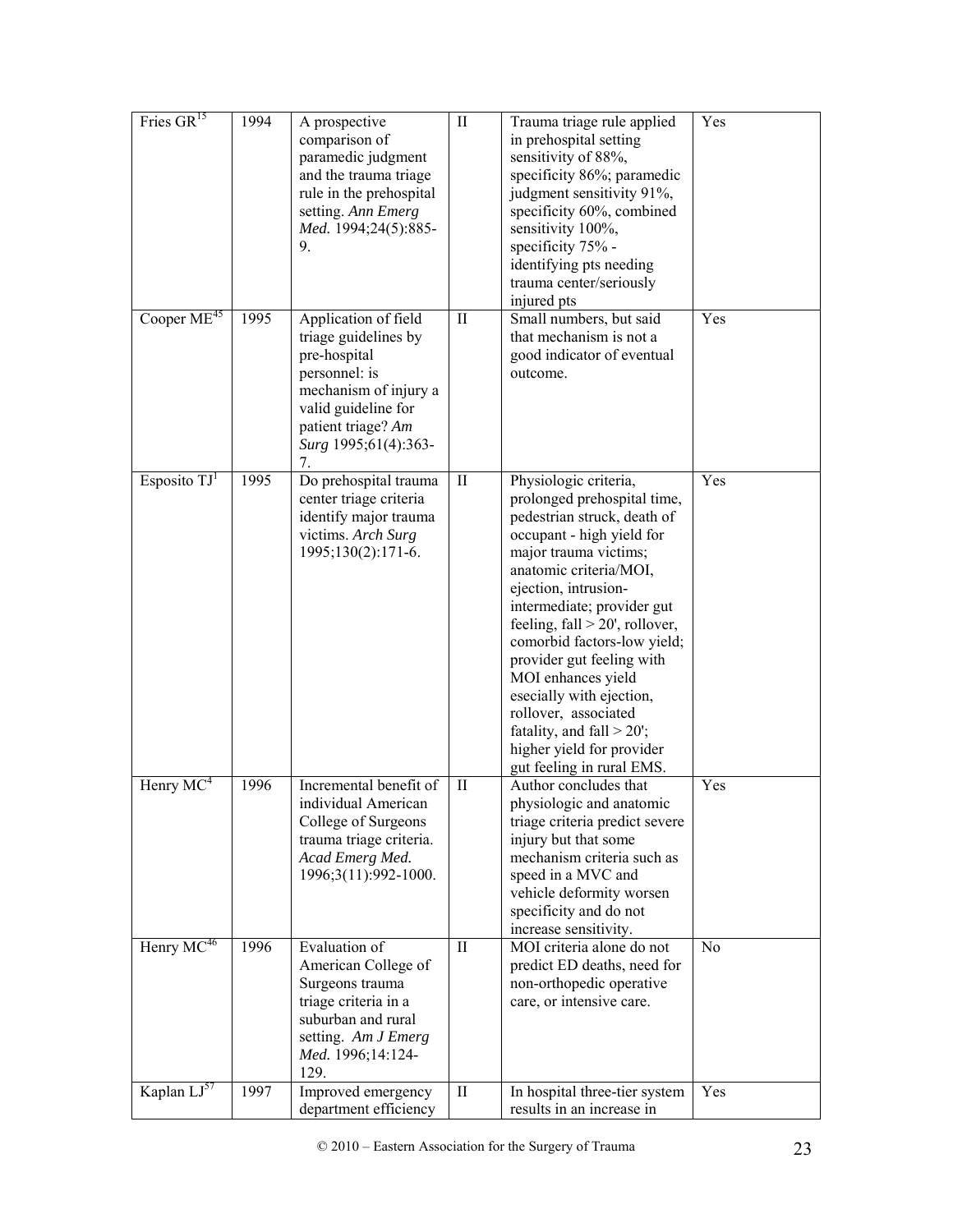| Terregino<br>$CA^{54}$ | 1997 | with a three-tier<br>trauma triage system.<br>Injury. 1997;28:449-<br>453.<br>Secondary emergency<br>department triage<br>(supertriage) and<br>trauma team<br>activation: effects on<br>resource utilization<br>and patient care. J<br>Trauma. 1997;43:61-<br>64. | $\mathbf{I}$ | early involvement of the<br>trauma service while<br>decreasing emergency<br>department time and<br>minimizing overtriage<br>Supertriage (quick in-<br>hospital triage<br>anatomic/clinical checklist<br>for response level)<br>identified a majority<br>requiring team activation.<br>However, resources must<br>be available for the<br>seriously injured not<br>meeting field or hospital<br>triage criteria. | Yes                                                                                                                                                                                                                                                                                                                                                                                                                                    |
|------------------------|------|-------------------------------------------------------------------------------------------------------------------------------------------------------------------------------------------------------------------------------------------------------------------|--------------|-----------------------------------------------------------------------------------------------------------------------------------------------------------------------------------------------------------------------------------------------------------------------------------------------------------------------------------------------------------------------------------------------------------------|----------------------------------------------------------------------------------------------------------------------------------------------------------------------------------------------------------------------------------------------------------------------------------------------------------------------------------------------------------------------------------------------------------------------------------------|
| Bond RJ <sup>11</sup>  | 1997 | Field trauma triage:<br>combining<br>mechanism of injury<br>with the prehospital<br>index for an improved<br>trauma triage tool. $J$<br>Trauma. 1997;43:283-<br>287.                                                                                              | $\mathbf{I}$ | PHI/MOI score was better<br>at identifying those patients<br>with ISS >16 than PHI or<br>MOI alone.                                                                                                                                                                                                                                                                                                             | They suggest that<br>MOI criteria are<br>more predictive<br>than physiology<br>for triage which<br>does not correlate<br>with many other<br>studies.<br>Undertriage rate<br>is 59% for PHI<br>and only 27% for<br>MOI. Overtriage<br>rates were<br>incredibly low as<br>well. PHI was<br>only 2% and<br>MOI was 9%.<br>For combined<br>score looking at<br>under- and<br>overtriage, rates<br>were 22% and<br>$11\%,$<br>respectively. |
| Ryan $JM^{53}$         | 1998 | Implementation of a<br>two-tier trauma<br>response. Injury.<br>1998;29:677-683.                                                                                                                                                                                   | $\mathbf{I}$ | Triage tool was applied for<br>two-tier system then<br>evaluated for accuracy of<br>identifying admissions,<br>ISS; tool sensitivity 65%,<br>specificity 87%, accuracy<br>82%, undertriage 8%,<br>overtriage 10%.                                                                                                                                                                                               | Yes                                                                                                                                                                                                                                                                                                                                                                                                                                    |
| Engum SA <sup>68</sup> | 2000 | Prehospital triage in<br>the injured pediatric<br>patient. J Pediatric<br>Surg. 2000;35:82-87.                                                                                                                                                                    | $\mathbf{I}$ | Physiologic variables,<br>anatomic site and<br>mechanism provide<br>sensitive/safe triage system.<br>GCS better in kids,<br>mechanism and medic<br>judgment worse.                                                                                                                                                                                                                                              | Yes                                                                                                                                                                                                                                                                                                                                                                                                                                    |
| Eastes $LS^{55}$       | 2001 | Outcomes of patients                                                                                                                                                                                                                                              | $\mathbf{I}$ | No evidence that two-tier                                                                                                                                                                                                                                                                                                                                                                                       | Yes                                                                                                                                                                                                                                                                                                                                                                                                                                    |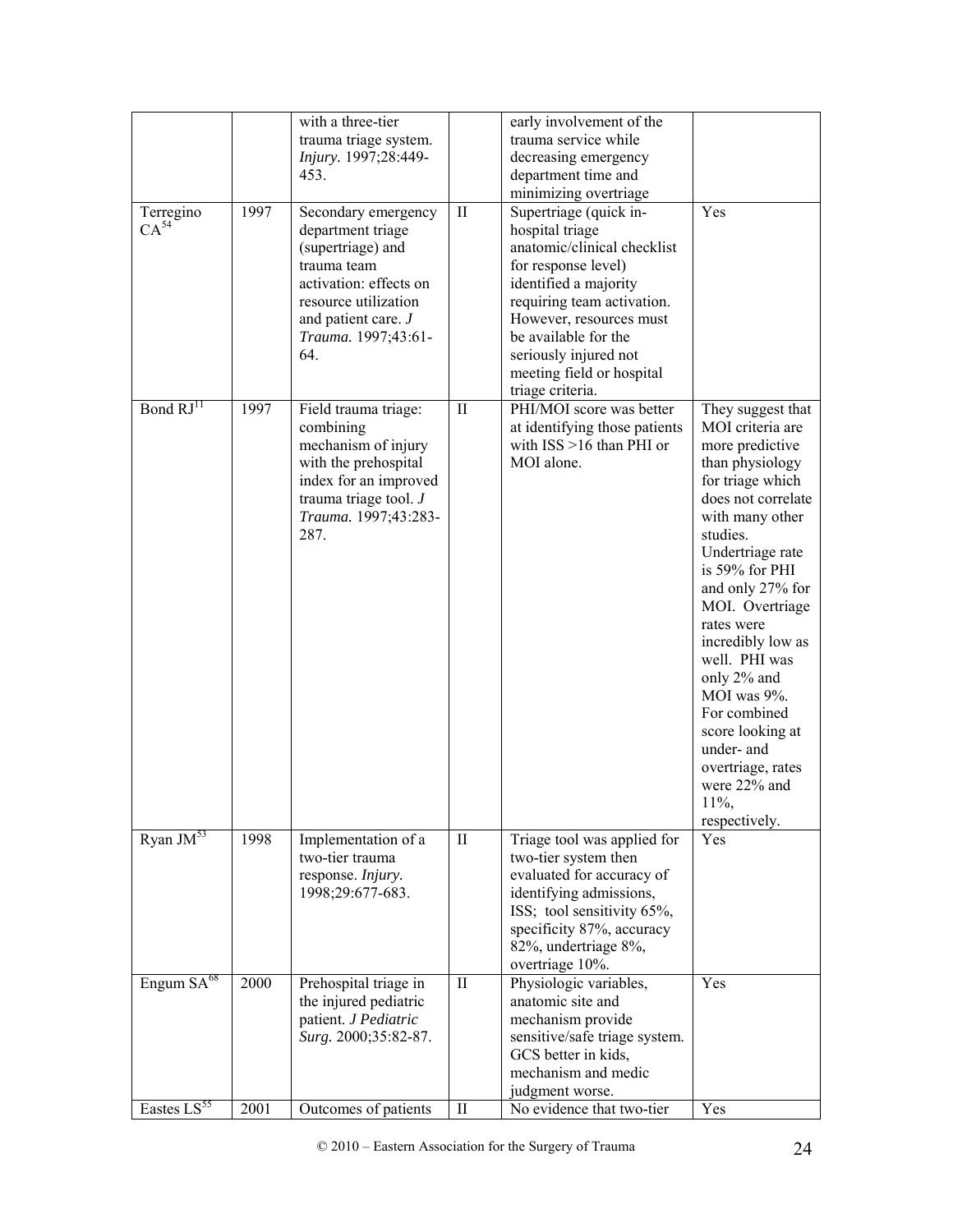|                            |      | using a tiered trauma<br>response protocol. $J$<br>Trauma. 2001;50:908-<br>913.                                                                                                                                                        |              | response had adverse<br>effects on outcome.<br>Implementation of two tiers<br>safe. ED LOS increased.<br>Knowledge of the modified<br>team response led<br>paramedics to take more<br>lesser injured patients to<br>the trauma center based on<br>discretion and mechanism<br>(also, based on less<br>complaining by the<br>receiving team if the<br>patient was not badly |                                                            |
|----------------------------|------|----------------------------------------------------------------------------------------------------------------------------------------------------------------------------------------------------------------------------------------|--------------|----------------------------------------------------------------------------------------------------------------------------------------------------------------------------------------------------------------------------------------------------------------------------------------------------------------------------------------------------------------------------|------------------------------------------------------------|
| Norwood<br>$SH^{38}$       | 2002 | A prehospital<br>Glasgow Coma Scale<br>(GCS) score $\leq$ 14<br>accurately predicts the<br>need for full trauma<br>team activation and<br>patient hospitalization<br>after motor vehicle<br>collisions. J Trauma.<br>2002;53(3):503-7. | $\mathbf{I}$ | injured).<br>$GCS \leq 14$ only prehospital<br>physiologic parameter with<br>an identifiable difference<br>between pts admitted and<br>d/c to home after MVC                                                                                                                                                                                                               | Yes                                                        |
| Tamim $H^{12}$             | 2002 | Field triage of trauma<br>patients: improving on<br>the Prehospital Index.<br>Am J Emerg Med.<br>2002;20:170-176.                                                                                                                      | $\mathbf{I}$ | PHI poor predictor of<br>major trauma. Including<br>other variables could lead<br>to better triage.                                                                                                                                                                                                                                                                        | Yes                                                        |
| Kohn MA <sup>58</sup>      | 2004 | Trauma team<br>activation criteria as<br>predictors of patient<br>disposition from the<br>emergency<br>department. Acad<br>Emerg Med.<br>2004;11:1-9.                                                                                  | $\mathbf{I}$ | 4 MOI Triage criteria<br>identified that were least<br>predictive of need for<br>Trauma Team activation at<br>Trauma Center.                                                                                                                                                                                                                                               | Yes                                                        |
| Guzzo $\overline{JL^{27}}$ | 2005 | Prediction of<br>outcomes in trauma:<br>Anatomic or<br>physiologic<br>parameters? J Am<br>Coll Surg. 2005;201:<br>891-897.                                                                                                             | П            | The predictive ability of the $\vert$ Yes, but needs<br><b>Mortality Predictive</b><br>Equation using GCS, BD,<br>transfusions, ISS, and age<br>is superior to anatomic<br>models (ISS) but<br>comparable to RTS, TS,<br>and TRISS.                                                                                                                                        | data not available<br>at intake. Not<br>useful for triage. |
| Hannan EL <sup>5</sup>     | 2005 | A comparison among<br>the abilities of various<br>injury severity<br>measures to predict<br>mortality with and<br>without<br>accompanying<br>physiologic<br>information. $J$<br>Trauma. 2005;58:244-                                   | $\rm II$     | For our purposes the<br>addition of physiologic and<br>demographic information<br>improves the<br>discrimination and<br>calibration of each severity<br>score.                                                                                                                                                                                                             | N <sub>0</sub>                                             |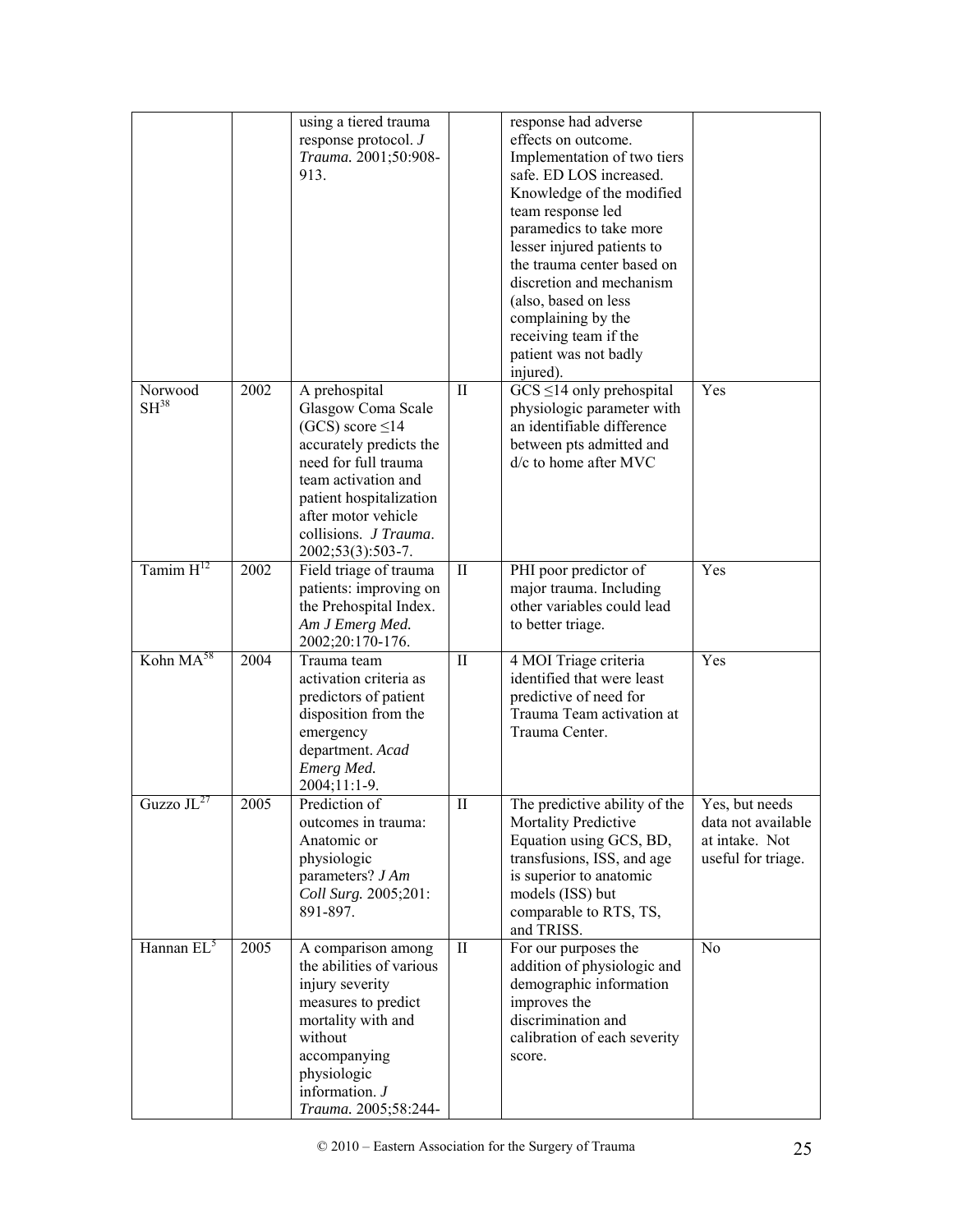|                           |      | 251.                                                                                                                                                                |     |                                                                                                                                                                                                                                                                                                                                       |                                                                                                                                                                                                   |
|---------------------------|------|---------------------------------------------------------------------------------------------------------------------------------------------------------------------|-----|---------------------------------------------------------------------------------------------------------------------------------------------------------------------------------------------------------------------------------------------------------------------------------------------------------------------------------------|---------------------------------------------------------------------------------------------------------------------------------------------------------------------------------------------------|
| Champion<br>$HR^{30}$     | 1981 | Trauma score. Crit<br>Care Med.<br>1981;9:672-676.                                                                                                                  | III | Triage score better<br>predictor of survival than<br>trauma score. TRISS very<br>good predictor. TS <12<br>good indicator of need for<br>patient to go to trauma<br>center.                                                                                                                                                           | Yes                                                                                                                                                                                               |
| Sacco $WJ29$              | 1984 | The Trauma Score as<br>applied to penetrating<br>trauma. Ann Emerg<br>Med. 1984;13:415-<br>418.                                                                     | III | The Trauma Score is a<br>useful measurement of<br>injury severity. Clearly it is<br>only one component in<br>gauging severity<br>information.                                                                                                                                                                                         | Yes                                                                                                                                                                                               |
| Ornato $J^{23}$           | 1985 | Ineffectiveness of the<br>trauma score and the<br>CRAMS scale for<br>accurately triaging<br>patients to trauma<br>centers. Ann Emerg<br>Med. 1985;14:1061-<br>1064. | III | Trauma Score and CRAMS<br>scale not helpful for triage<br>of patients to trauma center.                                                                                                                                                                                                                                               | Yes                                                                                                                                                                                               |
| Deane $SA^{28}$           | 1986 | Trauma triage--a<br>comparison of the<br>trauma score and the<br>vital signs score. ANZ<br>J Surg.<br>1986;56(3):191-197.                                           | III | TS does correlate with<br>patient outcome as assessed<br>by mortality VSS, also<br>correlates with outcome but<br>with less discrimination<br>than TS.                                                                                                                                                                                | Low number of<br>patients and 41%<br>compliance with<br>data collection in<br>retrospective<br>review severely<br>weakens any<br>conclusions.                                                     |
| Lowe $\overline{DK}^{47}$ | 1986 | Evaluation of injury<br>mechanism as a<br>criterion in trauma<br>triage. Am J Surg.<br>1986;152:6-10.                                                               | III | Patients without respiratory<br>failure, shock, significant<br>CNS injury, $TS = 14$<br>defined as "overtriage". Use<br>of triage criteria based on<br>MOI results in overtriage<br>rate of 43%. Accounting<br>for patients who went to<br>trauma center because it<br>was the closest hospital<br>reduced overtriage rate to<br>14%. | Yes, emphasizing<br>physiologic and<br>anatomic criteria<br>to identify<br>Category 1<br>trauma patients<br>can successfully<br>reduce overtriage<br>without<br>compromising<br>patient outcomes. |
| Ferko JG 3rd              | 1987 | The utilization of<br>trauma scores as a<br>method of triage.<br>Emergency.<br>1987;19:22-28.                                                                       | Ш   | Both mechanism and<br>trauma score should be<br>used for considering trauma<br>center.                                                                                                                                                                                                                                                | Yes, but not from<br>data.                                                                                                                                                                        |
| Baxt $\overline{WG^{21}}$ | 1989 | The failure of<br>prehospital trauma<br>prediction rules to<br>classify trauma<br>patients accurately.<br>Ann Emerg Med.<br>1989;18:1-8.                            | III | Comparison of TS,<br>CRAMS, RTS, prehospital<br>index; all were able to<br>accurately predict<br>mortality, but none were<br>able to accurately identify<br>surviving patients with<br>major injuries; inherent                                                                                                                       | Yes                                                                                                                                                                                               |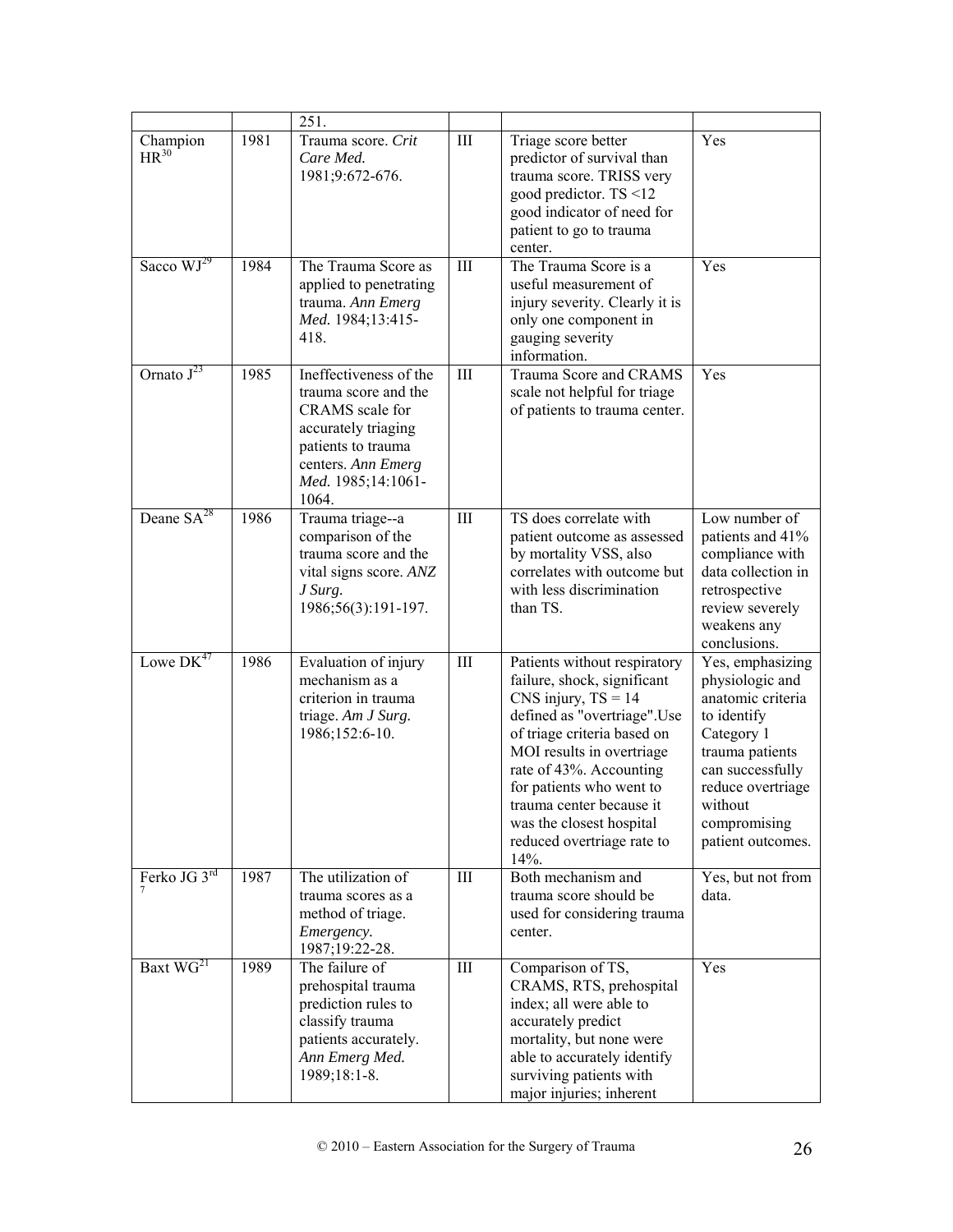|                            |      |                                                                                                                                                                           |     | limitation of the clinical                                                                                                                                                                                                                                                                                                                                                                                                                                                                                                                                                                                                                                                                                                                        |                                                                                                |
|----------------------------|------|---------------------------------------------------------------------------------------------------------------------------------------------------------------------------|-----|---------------------------------------------------------------------------------------------------------------------------------------------------------------------------------------------------------------------------------------------------------------------------------------------------------------------------------------------------------------------------------------------------------------------------------------------------------------------------------------------------------------------------------------------------------------------------------------------------------------------------------------------------------------------------------------------------------------------------------------------------|------------------------------------------------------------------------------------------------|
|                            |      |                                                                                                                                                                           |     | data.                                                                                                                                                                                                                                                                                                                                                                                                                                                                                                                                                                                                                                                                                                                                             |                                                                                                |
| Jubelirer<br>$RA^{71}$     | 1990 | Pediatric trauma<br>triage: review of<br>$1,307$ cases. J<br>Trauma.<br>1990;30:1544-1547.                                                                                | III | The article was a<br>retrospective review of<br>pediatric trauma patients<br>care for in an designated<br>adult trauma center. The<br>article states that pediatric<br>patients with a PTS >8<br>and/or have an altered LOC<br>scan be safely cared for the<br>in adult ICU and not be<br>transferred.                                                                                                                                                                                                                                                                                                                                                                                                                                            | Yes, the patients<br>in study were<br>shown to have<br>been safely<br>treated in adult<br>ICU. |
| Baxt WG <sup>16</sup>      | 1990 | The trauma triage<br>rule: a new, resource-<br>based approach to the<br>prehospital<br>identification of major<br>trauma victims. Ann<br>Emerg Med.<br>1990;19:1401-1406. | Ш   | A retrospective review that<br>states that if a simple<br>trauma triage rule of<br>systolic BP $\leq$ 85, motor<br>$GCS < 5$ and penetrating<br>injury to head neck and<br>trunk is used, 92% of<br>seriously injured pts were<br>identified and 92% of pts<br>who did not need major<br>procedures were identified<br>as well. The 17<br>misclassified patients<br>represent not just 3% of the<br>major trauma cohort but<br>nearly 9%. 10/17 patients<br>were explained away by the<br>authors as not having<br>complications by the delay<br>in treatments during a very<br>brief follow-up. The<br>validation population was<br>the same as the algorithm<br>development population, so<br>applicability to other<br>populations is suspect. | N <sub>0</sub>                                                                                 |
| Emerman<br>$CL^{43}$       | 1991 | A comparison of<br>EMT judgment and<br>prehospital trauma<br>triage instruments. $J$<br>Trauma.<br>1991;31:1369-1375.                                                     | Ш   | EMT judgment as accurate<br>as TS, CRAMS, and PHI.                                                                                                                                                                                                                                                                                                                                                                                                                                                                                                                                                                                                                                                                                                | No, poor design.                                                                               |
| Simon $\overline{BJ^{59}}$ | 1994 | Vehicular trauma<br>triage by mechanism:<br>avoidance of the<br>unproductive<br>evaluation. J Trauma.<br>1994;37:645-649.                                                 | Ш   | An identifiable subset of<br>trauma patients referred by<br>mechanism alone could be<br>safely evaluated on arrival<br>in the ED as a form of<br>secondary triage rather than<br>referral to trauma team.                                                                                                                                                                                                                                                                                                                                                                                                                                                                                                                                         | Yes                                                                                            |
| Meredith<br>$W^{41}$       | 1995 | Field triage of trauma<br>patients based upon<br>the ability to follow<br>commands: a study in                                                                            | Ш   | Both scores were<br>significantly associated<br>with mortality of injured<br>patients.TS sensitivity was                                                                                                                                                                                                                                                                                                                                                                                                                                                                                                                                                                                                                                          | Simple question<br>answered. Good<br>information as<br>far as it goes.                         |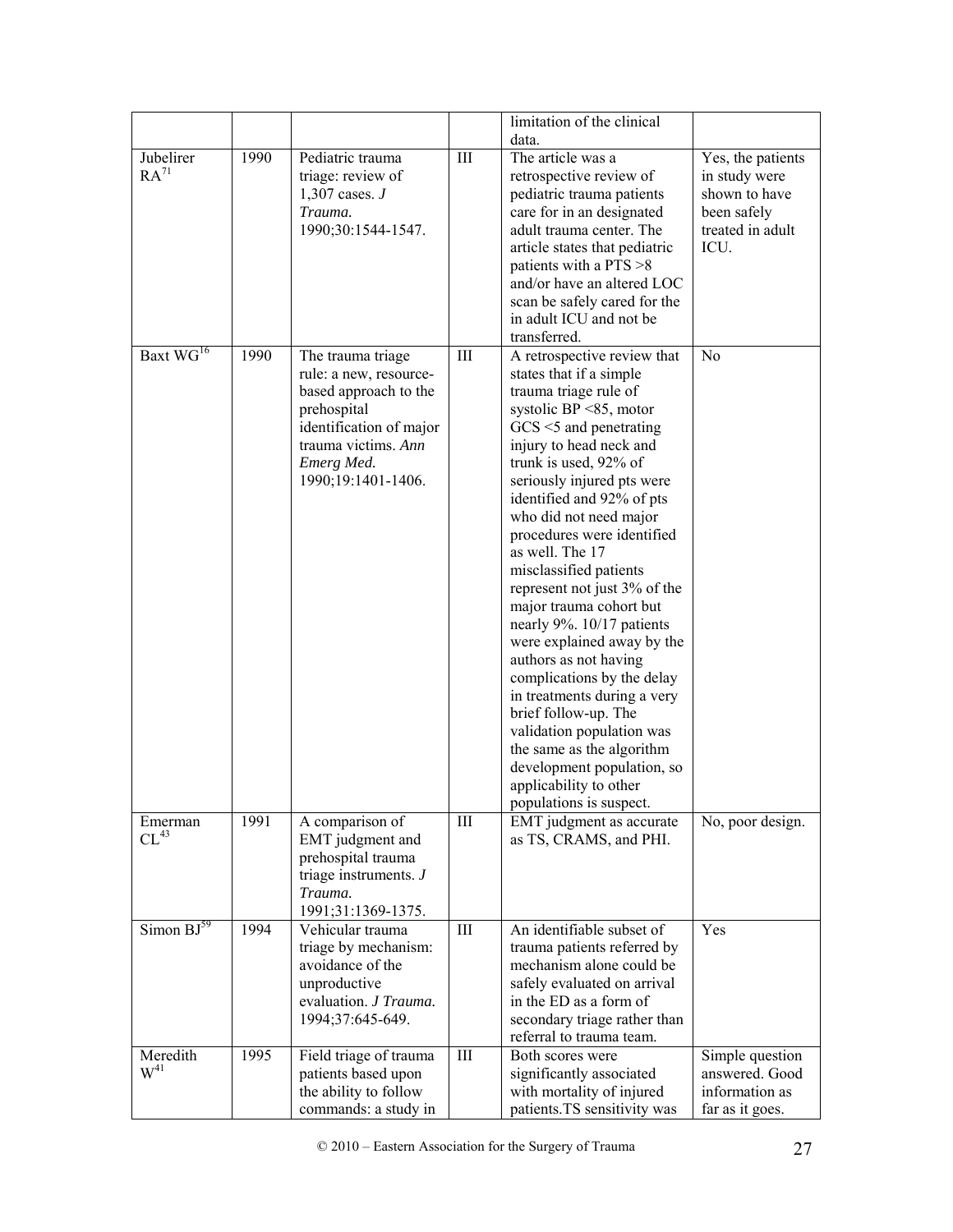| Norcross<br>ED <sup>33</sup> | 1995 | $29,573$ injured<br>patients. J Trauma.<br>1995;38:129-135.<br>Application of<br>American College of<br>Surgeons' field triage<br>guidelines by pre-                                                          | Ш         | 46%, specificity was 99%,<br>accuracy was 95%. GCS-M<br>sensitivity was 59%,<br>specificity was 98%,<br>accuracy was 95%. Both<br>scores had similar<br>predictive power, which is<br>worse than ideally hoped<br>for. However, GCS-M is<br>simpler to use.<br><b>ACSCOT</b> field triage<br>guidelines accurate.<br>Mechanism of injury<br>(MOI) alone may result in                                                                                                                                                                                                        | Only 52% of<br>patients in<br>database had<br>complete data.<br>Yes for<br><b>ACSCOT</b> field<br>criteria. No for<br><b>MOI</b>                |
|------------------------------|------|---------------------------------------------------------------------------------------------------------------------------------------------------------------------------------------------------------------|-----------|------------------------------------------------------------------------------------------------------------------------------------------------------------------------------------------------------------------------------------------------------------------------------------------------------------------------------------------------------------------------------------------------------------------------------------------------------------------------------------------------------------------------------------------------------------------------------|-------------------------------------------------------------------------------------------------------------------------------------------------|
|                              |      | hospital personnel. J<br>Am Coll Surg.<br>1995;181:539-544.                                                                                                                                                   |           | unnecessary bypass of local<br>hospital. Addition of MCP<br>may help with MOI<br>decision.                                                                                                                                                                                                                                                                                                                                                                                                                                                                                   | recommendations<br>(based on 4<br>patients only).                                                                                               |
| Plant $JR^{13}$              | 1995 | Limitations of the<br>prehospital index in<br>identifying patients in<br>need of a major<br>trauma center. Ann<br>Emerg Med.<br>1995;26:133-137.                                                              | Ш         | PHI had limitations as a<br>triage tool with high<br>number of patients needing<br>emergency surgery<br>classified as minor trauma.                                                                                                                                                                                                                                                                                                                                                                                                                                          | Yes                                                                                                                                             |
| Zechnich<br>AD <sup>17</sup> | 1995 | Applying the trauma<br>triage rule to blunt<br>trauma patients. Acad<br>Emerg Med.<br>1995;2:1043-1052.                                                                                                       | III       | A chart review to look at<br>the sensitivity of trauma<br>triage criteria in a blunt<br>trauma population. Baxt's<br>triage criteria are looked at<br>and sensitivity and<br>specificity of applying<br>these criteria is found<br>decreased from 92% to<br>74% (sensitivity) and 92%<br>to 84% (specificity). For<br>Emmerman criteria, these<br>numbers were 94% to 76%<br>(sensitivity) and 89% to<br>80% (specificity). The<br>trauma triage criteria are,<br>thus, not sensitive enough<br>to use because they are not<br>very sensitive and miss<br>critical injuries. | No, since the<br>populations are<br>not necessarily<br>comparable. Also<br>16% of patients<br>were excluded<br>due to<br>incomplete<br>records. |
| Johnson<br>$WP^{65}$         | 1996 | Evaluation of the<br>Pediatric Trauma<br>Triage Checklist as a<br>prehospital pediatric<br>trauma triage tool for<br>the state of Florida.<br>Prehospital Disaster<br>Med. 1996;1:20-25;<br>discussion 25-26. | $\rm III$ | Small numbers. Developed<br>a useful pediatric<br>prehospital triage tool,<br>needs prospective<br>validation.                                                                                                                                                                                                                                                                                                                                                                                                                                                               | Yes                                                                                                                                             |
| Phillips S <sup>51</sup>     | 1996 | The failure of triage<br>criteria to identify                                                                                                                                                                 | $\rm III$ | A registry review that<br>shows that the Florida                                                                                                                                                                                                                                                                                                                                                                                                                                                                                                                             | Yes                                                                                                                                             |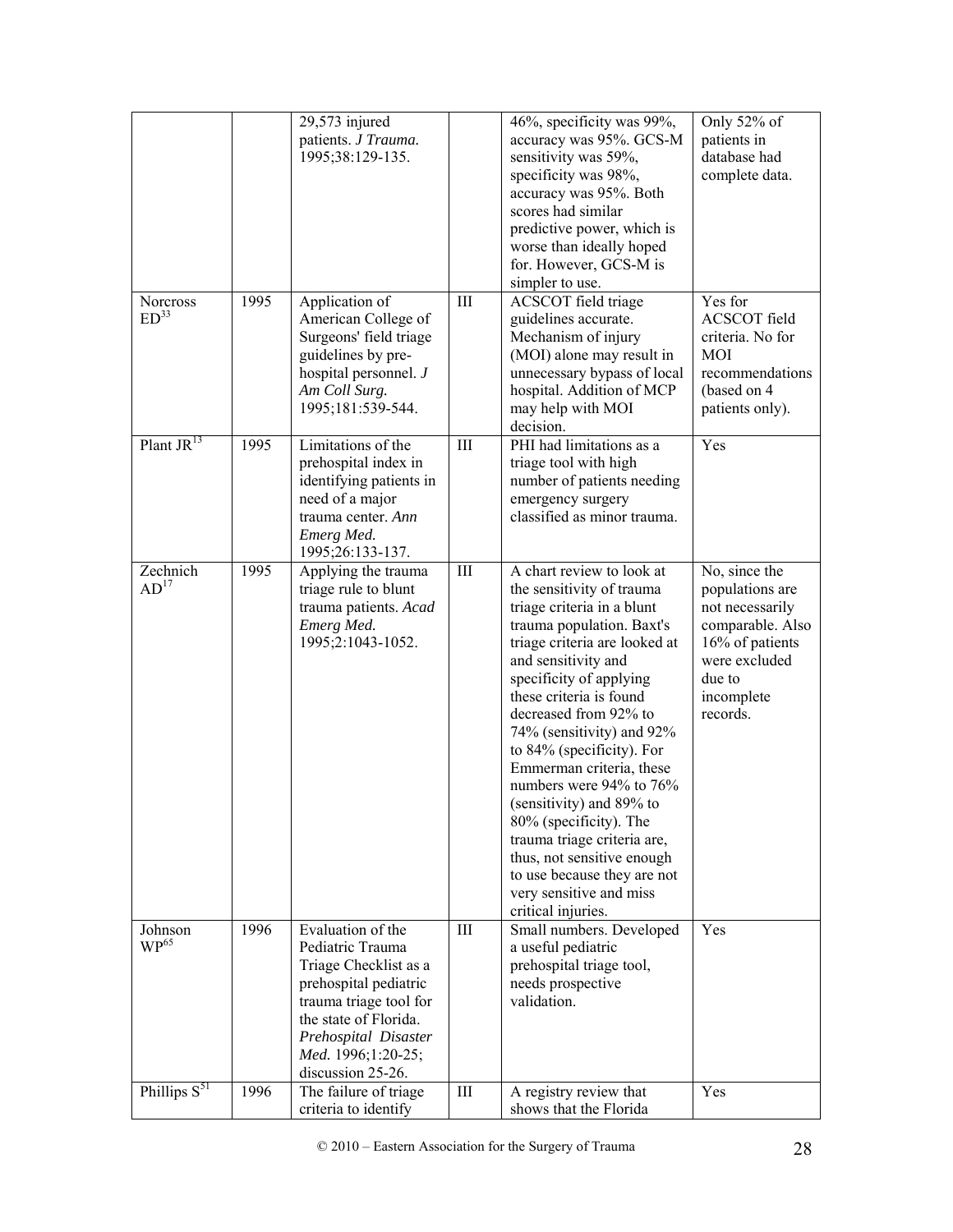|                          |      | geriatric patients with<br>trauma: results from<br>the Florida Trauma<br>Triage Study. J<br>Trauma. 1996;40:278-<br>283.                              |           | trauma triage criteria<br>undertriage geriatric pts<br>by71% and younger pts by<br>36% and thus are<br>inadequate.                                                                                                                                                                                                                                                                                                          |     |
|--------------------------|------|-------------------------------------------------------------------------------------------------------------------------------------------------------|-----------|-----------------------------------------------------------------------------------------------------------------------------------------------------------------------------------------------------------------------------------------------------------------------------------------------------------------------------------------------------------------------------------------------------------------------------|-----|
| Phillips S69             | 1996 | The need for<br>pediatric-specific<br>triage criteria: results<br>from the Florida<br>Trauma Triage Study.<br>Pediatr Emerg Care.<br>1996;12:394-399. | III       | State-adopted triage<br>scorecard with<br>unacceptable undertriage<br>rate in pediatric population.                                                                                                                                                                                                                                                                                                                         | Yes |
| Wuerz $R^8$              | 1996 | Accuracy of trauma<br>triage in patients<br>transported by<br>helicopter. Air Med J.<br>1996;15:168-170.                                              | $\rm III$ | <b>ACS</b> Trauma Triage<br>Scheme is very sensitive<br>for patients with ISS<br>greater than 15 among<br>patients<br>transported by air<br>ambulance. Overtriage is a<br>problem. Physiologic<br>criteria is only 50% reliable<br>in identifying patients with<br>major injuries. Situational<br>criteria is more sensitive<br>but less specific leading to<br>overtriage. Age and co-<br>morbidity are low<br>predictors. | Yes |
| Gray $A^{22}$            | 1997 | Trauma triage: a<br>comparison of<br>CRAMS and TRTS in<br>a UK population.<br>Injury. 1997;28:97-<br>101.                                             | Ш         | CRAMS score <9<br>demonstrates 69%<br>sensitivity / 75% specificity<br>for major injury: i.e., 1) ISS<br>$>14$ ; 2) admission to ICU;<br>3) death after arrival. RTS<br><12 demonstrates 60%<br>sensitivity/90% specificity.<br>CRAMS <9 performs<br>similarly to RTS, but<br>neither is sufficiently<br>sensitive alone to identify<br>patients with major injury<br>without becoming too low.                             | Yes |
| Qazi $\overline{K^{70}}$ | 1998 | Stable pediatric blunt<br>trauma patients: is<br>trauma team<br>activation always<br>necessary? J Trauma.<br>1998;45:562-564.                         | III       | Mechanism alone poor<br>predictors of injury severity<br>in stable, blunt trauma<br>patients.                                                                                                                                                                                                                                                                                                                               | Yes |
| Barnoski A <sup>48</sup> | 1998 | Trauma triage: do<br><b>AAMS</b> transport<br>guidelines do it<br>effectively? Air Med<br>J. 1998;17:19-23.                                           | Ш         | AAMS transport guidelines<br>accurately predict potential<br>for serious or life-<br>threatening injury $ISS > 14$ -<br>except amputations and<br>falls; each guideline had<br>associated mortality ≥20%                                                                                                                                                                                                                    | Yes |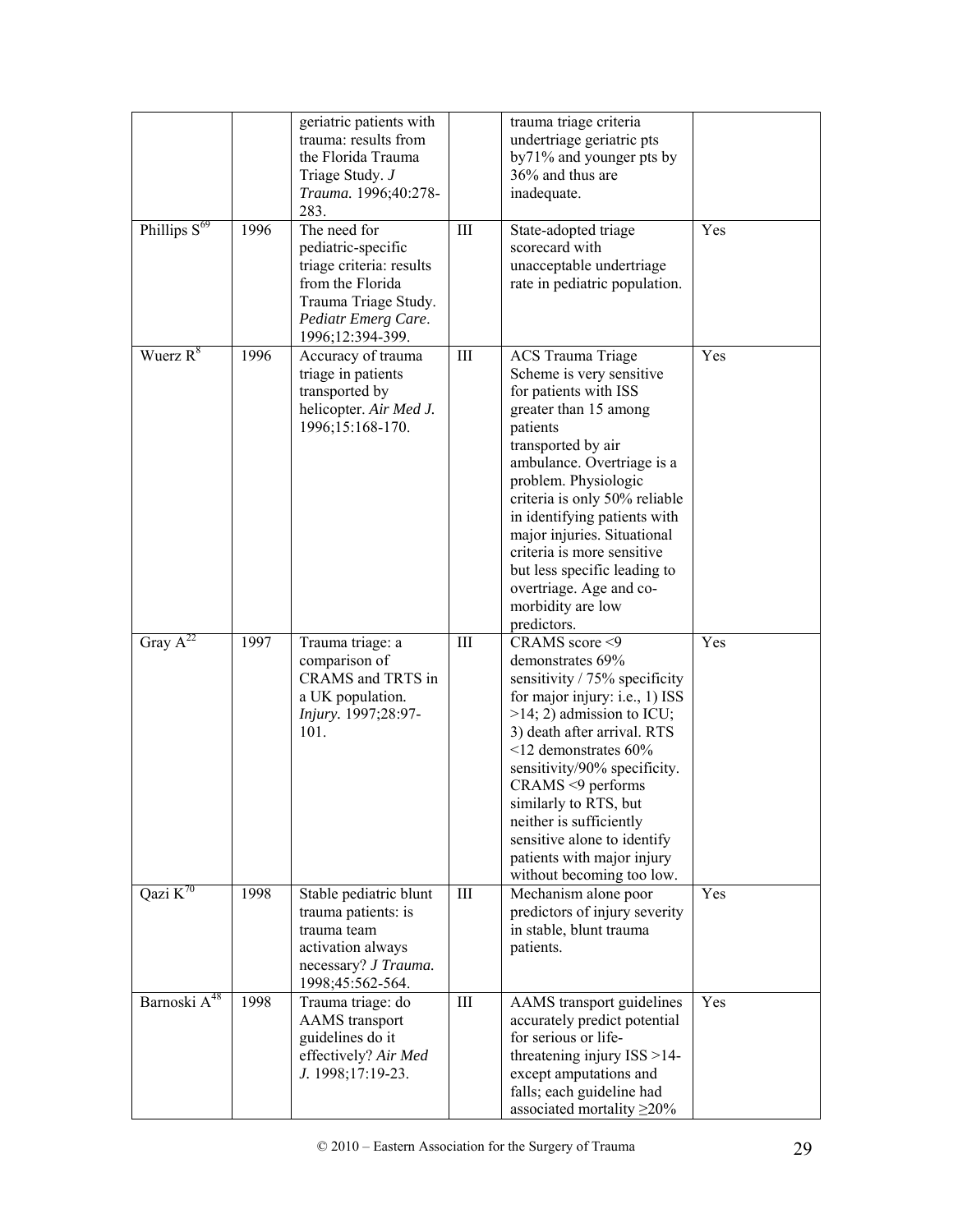|                                                           |      |                                                                                                                                                                                                                |     | except MVC, falls,                                                                                                                                                                                                                                                                                                                                                                                                                                                                                              |                                                                                                                                                                                                   |
|-----------------------------------------------------------|------|----------------------------------------------------------------------------------------------------------------------------------------------------------------------------------------------------------------|-----|-----------------------------------------------------------------------------------------------------------------------------------------------------------------------------------------------------------------------------------------------------------------------------------------------------------------------------------------------------------------------------------------------------------------------------------------------------------------------------------------------------------------|---------------------------------------------------------------------------------------------------------------------------------------------------------------------------------------------------|
|                                                           |      |                                                                                                                                                                                                                |     | amputations, degloving.                                                                                                                                                                                                                                                                                                                                                                                                                                                                                         |                                                                                                                                                                                                   |
| Owings $J T^{36}$                                         | 1998 | Isolated transient loss<br>of consciousness is an<br>indicator of<br>significant injury.<br>Arch Surg.<br>1998;133:941-946.                                                                                    | Ш   | Isolated transient LOC at<br>significant risk of critical<br>surgical / neurosurgical<br>injuries. Should be triaged<br>to trauma center.                                                                                                                                                                                                                                                                                                                                                                       | Yes                                                                                                                                                                                               |
| $Ross \overline{SE^{40}}$                                 | 1998 | Efficacy of the motor<br>component of the<br>Glasgow Coma Scale<br>in trauma triage.<br>Efficacy of the motor<br>component of the<br>Glasgow Coma Scale<br>in trauma triage. $J$<br>Trauma. 1998;45:42-<br>44. | Ш   | GCSM <6 and full GCS<br><14 were equally effective<br>in field identification of<br>serious head injury.                                                                                                                                                                                                                                                                                                                                                                                                        | Unclear.                                                                                                                                                                                          |
| Battistella<br>$FD^{34}$                                  | 1999 | Field triage of the<br>pulseless trauma<br>patient. Arch<br>Surg.1999;134:742-5;<br>discussion 745-746.                                                                                                        | Ш   | Trauma patients be triaged<br>by electric activity in the<br>field with a heart rate $\leq 40$<br>BPM pronounced dead.<br>Asystole decreased<br>transports 75% of pulseless<br>patients, HR <40 BPM<br>decrease transports 57% of<br>pulseless patients.                                                                                                                                                                                                                                                        | Type II error<br>likely because<br>small numbers<br>may miss a small<br>survival rate.<br>Retrospective<br>review with<br>suspect data<br>quality by EMS<br>personnel.                            |
| Dowd MD <sup>67</sup>                                     | 2000 | Maximizing the<br>sensitivity and<br>specificity of pediatric<br>trauma team<br>activation criteria.<br>Acad Emerg Med.<br>2000;7:1119-1125.                                                                   | Ш   | Mechanism of injury not<br>useful in triaging pediatric<br>patients.                                                                                                                                                                                                                                                                                                                                                                                                                                            | No, patients<br>under mechanism<br>criteria required<br>resuscitation and<br>5 of 107 had<br>ISS>15                                                                                               |
| $\overline{\mathrm{Cook }}$ $\overline{\mathrm{CH}}^{56}$ | 2001 | Reducing overtriage<br>without<br>compromising<br>outcomes in trauma<br>patients. Arch Surg.<br>2001;136:752-756.                                                                                              | III | In an existing two-tiered<br>triage system, using<br>physiologic and anatomic<br>criteria as sole criteria for<br>Category 1 patients<br>effectively reduces<br>overtriage - demonstrated<br>by increased ISS from 18.7<br>to 27.5, decrease GCS from<br>11.1 to 9.9 and increased<br>mortality from 16.4% to<br>23.9% in Category 1<br>patients. Overtriage<br>reduced with more<br>appropriate response to<br>level of patient injury - no<br>significant change in ISS or<br>GCS for Category 2<br>patients. | Yes, emphasizing<br>physiologic and<br>anatomic criteria<br>to identify<br>Category 1<br>trauma patients<br>can successfully<br>reduce overtriage<br>without<br>compromising<br>patient outcomes. |
| Demetriades<br>$D^{50}$                                   | 2001 | Old age as a criterion<br>for trauma team                                                                                                                                                                      | III | Elderly trauma patients<br>have a high mortality, even                                                                                                                                                                                                                                                                                                                                                                                                                                                          | No, only<br>included those                                                                                                                                                                        |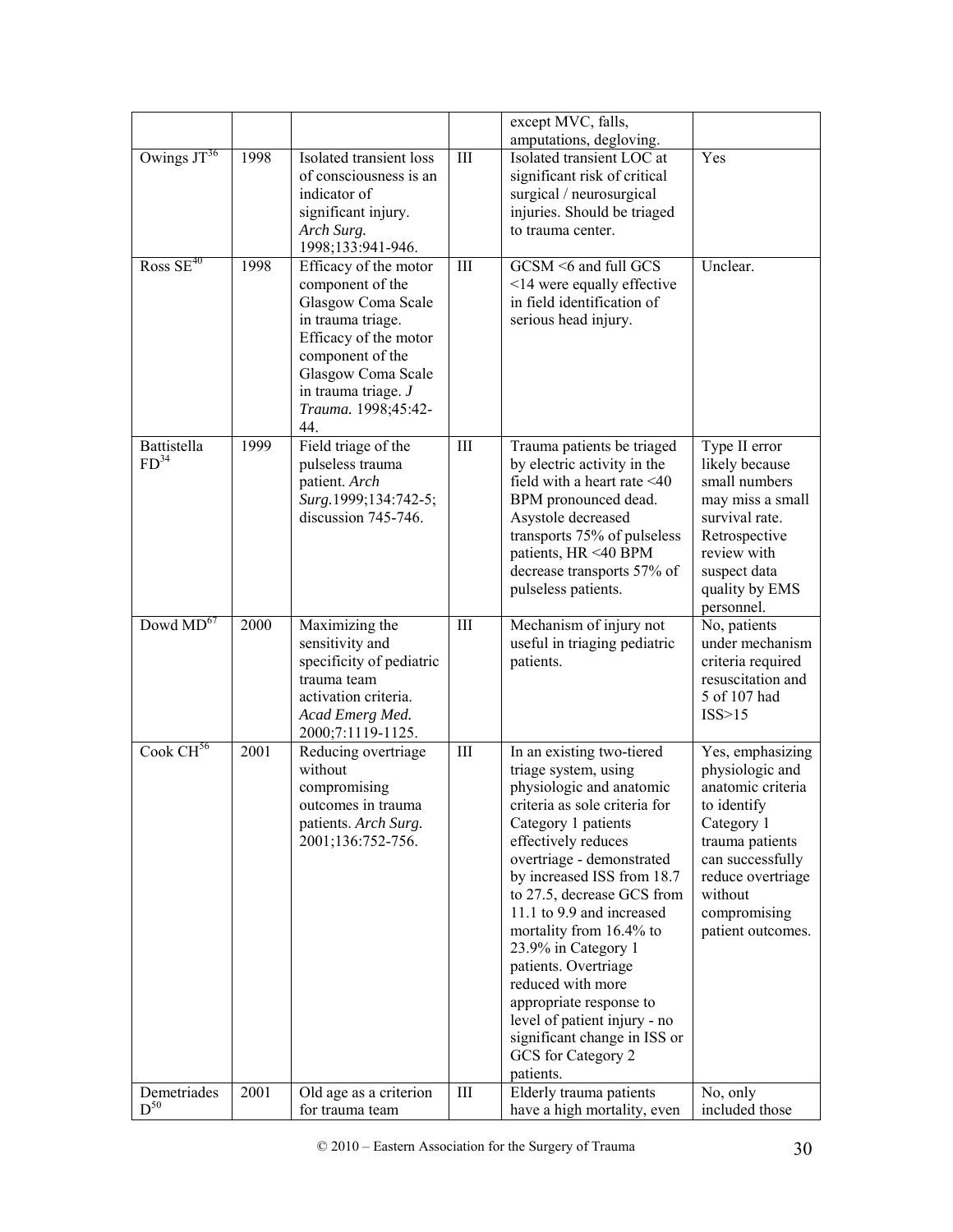|                             |      | activation. J Trauma.<br>2001;51:754-756;<br>discussion 756-757.                                                                                                            |           | with fairly minor or<br>moderately severe injuries.<br>It is suggested that age $\geq 70$<br>years alone should be a<br>Trauma team activation<br>criteria.                                                                                                                                                                                                                                                                         | >70 years of age<br>in retrospective<br>review.                                                                                                                                                                                                                                                                                                                                                                                                                                     |
|-----------------------------|------|-----------------------------------------------------------------------------------------------------------------------------------------------------------------------------|-----------|-------------------------------------------------------------------------------------------------------------------------------------------------------------------------------------------------------------------------------------------------------------------------------------------------------------------------------------------------------------------------------------------------------------------------------------|-------------------------------------------------------------------------------------------------------------------------------------------------------------------------------------------------------------------------------------------------------------------------------------------------------------------------------------------------------------------------------------------------------------------------------------------------------------------------------------|
| Wang MY <sup>64</sup>       | 2001 | Injuries from falls in<br>the pediatric<br>population: an<br>analysis of 729 cases.<br>J Pediatr Surg.<br>2001;6:1528-1534.                                                 | $\rm III$ | Contact surface is likely a<br>major factor in predicting<br>SOI. GCS scores unreliable<br>predictor of intracranial<br>bleeding. Fall height not<br>correlated with intracranial<br>bleeding; ISS was reliably<br>predictive by fall height.<br>Viscera organ injury not as<br>likely to occur regardless of<br>high vs.low falls.<br>Clinical/physiologic signs<br>may be a more reliable<br>indicator of injury after a<br>fall. | Yes, but low<br>height category<br>compromised<br>because of high<br>proportion of<br>referral<br>population<br>increasing the<br>SOI.                                                                                                                                                                                                                                                                                                                                              |
| Horowitz<br>$BZ^{37}$       | 2001 | Should transient loss<br>of consciousness in<br>blunt head trauma be<br>a pre-hospital trauma<br>triage criterion? $J$<br>Emerg Med.<br>2001;21:381-386.                    | $\rm III$ | Transient loss of<br>consciousness, in the<br>absence of any other ACS<br>criteria triaged 97% of<br>patients to a trauma center<br>who did not require trauma<br>center services based on<br>our criteria.                                                                                                                                                                                                                         | Yes                                                                                                                                                                                                                                                                                                                                                                                                                                                                                 |
| Newgard<br>CD <sup>66</sup> | 2002 | Use of out-of-hospital<br>variables to predict<br>severity of injury in<br>pediatric patients<br>involved in motor<br>vehicle crashes. Ann<br>Emerg Med.<br>2002;9:481-491. | III       | Out of hospital variables<br>could be used to effectively<br>triage pediatric MVC<br>patients.                                                                                                                                                                                                                                                                                                                                      | This study<br>predicts who<br>doesn't need a<br>trauma a center,<br>not who does.<br>They suggest<br>measuring inches<br>of vehicle<br>intrusion at scene<br>which is variable.<br>GCS was<br>calculated in ED,<br>not at scene.<br>Median ISS for<br>group with ISS<br>$<$ 16 was 0 which<br>suggests they are<br>uninjured. Study<br>is based on<br>National<br>Automotive<br>Sampling System<br>Database and<br>ultimate numbers<br>are too small to<br>draw any<br>conclusions. |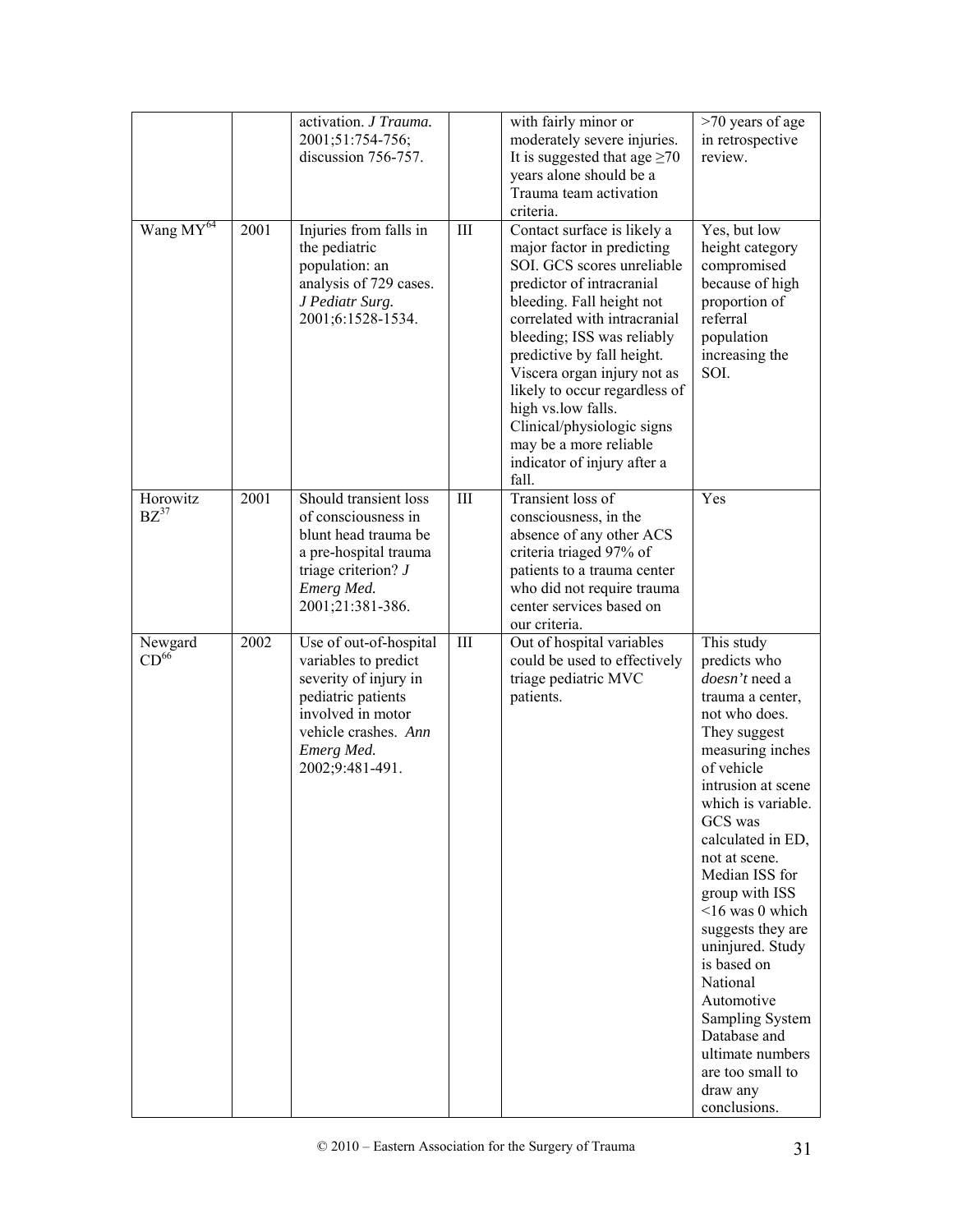|                          |      |                                                                                                                                                                                                      |           |                                                                                                                                                                                                                                                                                                                                                                                                                                                                                                                                                   | Only 47 patients                                                                             |
|--------------------------|------|------------------------------------------------------------------------------------------------------------------------------------------------------------------------------------------------------|-----------|---------------------------------------------------------------------------------------------------------------------------------------------------------------------------------------------------------------------------------------------------------------------------------------------------------------------------------------------------------------------------------------------------------------------------------------------------------------------------------------------------------------------------------------------------|----------------------------------------------------------------------------------------------|
| Sava J <sup>60</sup>     | 2002 |                                                                                                                                                                                                      |           | GSW to trunk should use                                                                                                                                                                                                                                                                                                                                                                                                                                                                                                                           | with $ISS > 16$ .<br>Yes                                                                     |
|                          |      | All patients with<br>truncal gunshot<br>wounds deserve<br>trauma team<br>activation. J Trauma.<br>2002;52:276-279.                                                                                   | III       | Trauma Team Activation<br>regardless of Physiologic<br>criteria.                                                                                                                                                                                                                                                                                                                                                                                                                                                                                  |                                                                                              |
| Talbert $S^{52}$         | 2003 | Developing a<br>methodology to<br>improve the allocation<br>of specialized health<br>resources for acutely<br>injured persons. AMIA<br>Annu Symp Proc.<br>2003;1025.                                 | III       | Use of computer based<br>decision tree induction<br>demonstrated good<br>accuracy in predicting need<br>for specialized health<br>resources following injury.                                                                                                                                                                                                                                                                                                                                                                                     | Yes, but not yet<br>clinically<br>applied.                                                   |
| Healey $C^{39}$          | 2003 | Improving the<br>Glasgow Coma Scale<br>score: motor score<br>alone is a better<br>predictor. J Trauma.<br>2003;54:671-678;<br>discussion 678-680.                                                    | $\rm III$ | Motor GCS in log format is<br>helpful and more useful in<br>predicting survival.                                                                                                                                                                                                                                                                                                                                                                                                                                                                  | Yes, but does not<br>distinguish<br>penetrating vs.<br>blunt or account<br>for quadriplegia. |
| Santaniello<br>$JM^{49}$ | 2003 | Mechanism of injury<br>does not predict<br>acuity or level of<br>service need: field<br>triage criteria<br>revisited. Surgery.<br>2003;134:698-703;<br>discussion 703-704.                           | $\rm III$ | This study evaluated the<br>field triage of trauma<br>patients using mandatory<br>physiologic, anatomic, and<br>mechanistic criteria. The<br>study found that patients<br>who sustained a significant<br>mechanism of injury<br>without mandatory trauma<br>center criteria were likely<br>to have a serious injury<br>requiring surgical<br>intervention and or ICU<br>observation.                                                                                                                                                              | Yes                                                                                          |
| Scheetz $LJ^{32}$        | 2003 | Effectiveness of<br>prehospital trauma<br>triage guidelines for<br>the identification of<br>major trauma in<br>elderly motor vehicle<br>crash victims. $J$<br><b>Emerg Nurs.</b><br>2003;29:109-115, | $\rm III$ | ACS-COT triage guidelines<br>demonstrate 83%<br>sensitivity (age 25-64) and<br>91% (age $>64$ ). Specificity<br>low for both age groups -<br>therefore, guidelines less<br>effective for detecting<br>absence of major trauma<br>(overtriage). Undertriage<br>rates 8-12% (age 25-64)<br>vs.15-18% (age $>64$ ).<br>Significantly increase<br>undertriage rates in elderly<br>patients suggests lower<br>physiologic reserves in<br>elderly patients may result<br>in minimal physiologic<br>changes following similar<br>degree of injury (i.e., | Yes                                                                                          |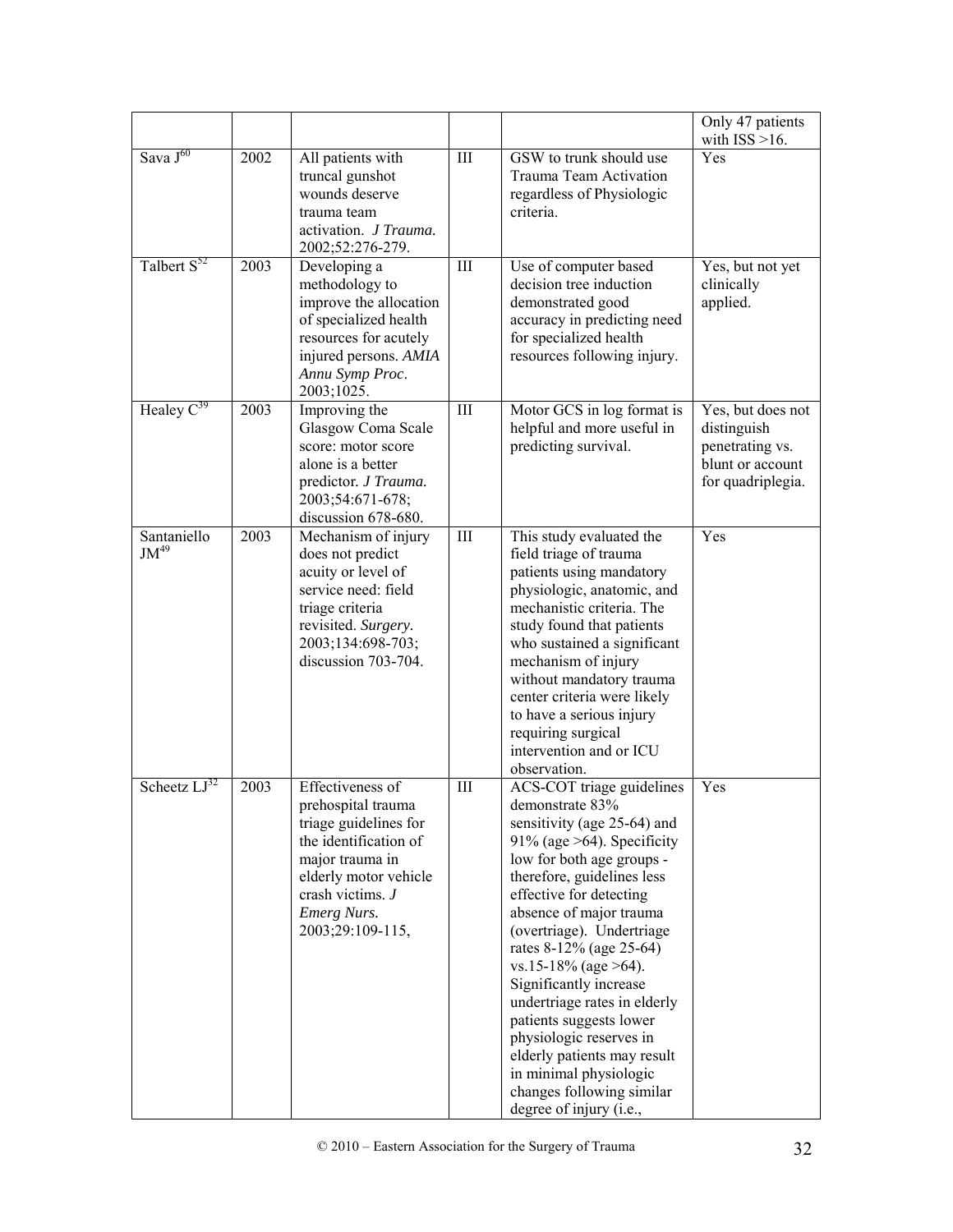|                             |      |                                                                                                                                                                                                   |           | blunted physiologic<br>response to trauma).<br>Recommend inclusion of<br>age in trauma triage<br>guidelines defined by ACS-<br>COT.                                                                  |                                                                                                                                                          |
|-----------------------------|------|---------------------------------------------------------------------------------------------------------------------------------------------------------------------------------------------------|-----------|------------------------------------------------------------------------------------------------------------------------------------------------------------------------------------------------------|----------------------------------------------------------------------------------------------------------------------------------------------------------|
| Al-Salamah<br>$MA^{61}$     | 2004 | <b>OPALS Study Group.</b><br>Initial emergency<br>department trauma<br>scores from the<br>OPALS study: the<br>case for the motor<br>score in blunt trauma.<br>Acad Emerg Med.<br>2004;11:834-842. | $\rm III$ | The motor score on the<br>GCS "in the ED" is valid<br>for blunt trauma triage<br>when compared to GCS or<br>RTS.                                                                                     | Yes, but this did<br>not look at field<br>triage.                                                                                                        |
| Simon $B^{62}$              | 2004 | Secondary triage of<br>the injured pediatric<br>patient within the<br>trauma center: support<br>for a selective<br>resource-sparing two-<br>stage system. Pediatr<br>Emerg Care.<br>2004;20:5-11. | III       | Modified pediatric trauma<br>score incorporating airway<br>status, open wounds,<br>neurostatus,<br>hemodynamics, and<br>skeletal integrity predictive<br>of need for full trauma<br>team activation. | Retrospective<br>review of<br>patients where<br>trauma team fully<br>activated which<br>means modified<br>pediatric trauma<br>score remains<br>unproven. |
| Holcomb<br>JB <sup>42</sup> | 2005 | Manual vital signs<br>reliably predict need<br>for life-saving<br>interventions in<br>trauma patients. $J$<br>Trauma. 2005;59;821-<br>828, discussion 828-<br>829.                                | $\rm III$ | GCS motor and verbal<br>components and radial<br>pulse character predicted<br>need for LSI without<br>automated monitors at 88%<br>if all three abnormal.                                            | Yes                                                                                                                                                      |
| McManus $J^{35}$            | 2005 | Radial pulse character<br>relationships to<br>systolic blood<br>pressure and trauma<br>outcomes. Prehosp<br>Emerg Care.<br>2005;9:423-428.                                                        | $\rm III$ | A weak radial pulse may be<br>an acceptable method for<br>initial rapid evaluation of<br>trauma patients. Consider<br>where limited<br>instrumentation.                                              | Yes--that is may<br>be.                                                                                                                                  |